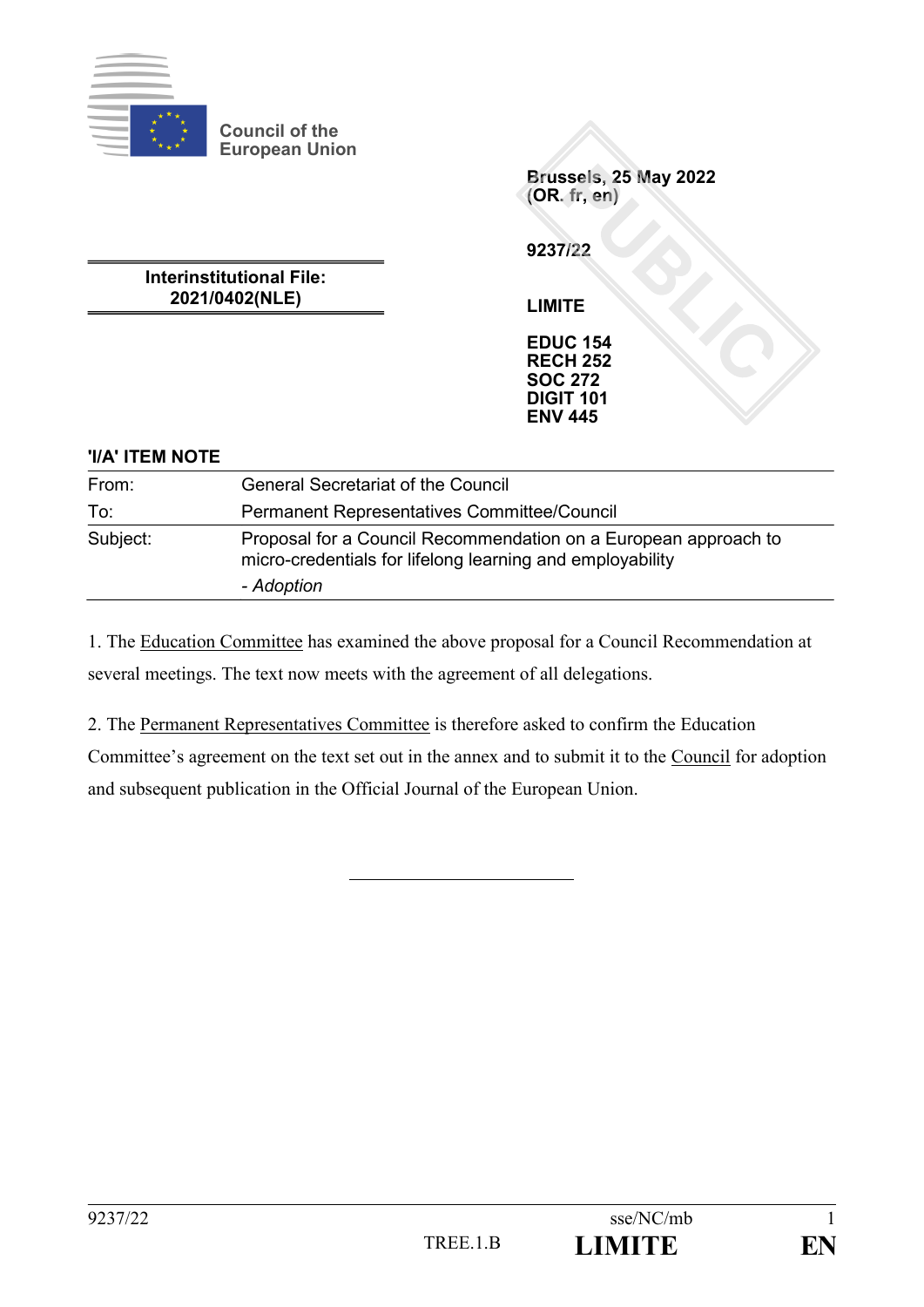Proposal for a

# **COUNCIL RECOMMENDATION**

#### **on a European approach to micro-credentials for lifelong learning and employability**

#### THE COUNCIL OF THE EUROPEAN UNION,

Having regard to the Treaty on the Functioning of the European Union, and in particular Articles 149 and 292, 165 and 166 thereof,

Having regard to the proposal from the European Commission,

Whereas:

1. Within Europe, a growing number of people need to update and improve their knowledge, skills and competences to fill the gap between their formal education and training and the needs of a fast-changing society and labour market. The recovery from the COVID-19 pandemic and the digital and green transitions have accelerated the pace of change in how we live, learn and work. They have also highlighted the need for people to be better equipped to deal with current and future challenges. The pandemic has affected the career prospects of both young people and adults. It has also increased unemployment and damaged the physical, mental and emotional well-being of hundreds of millions of people in Europe.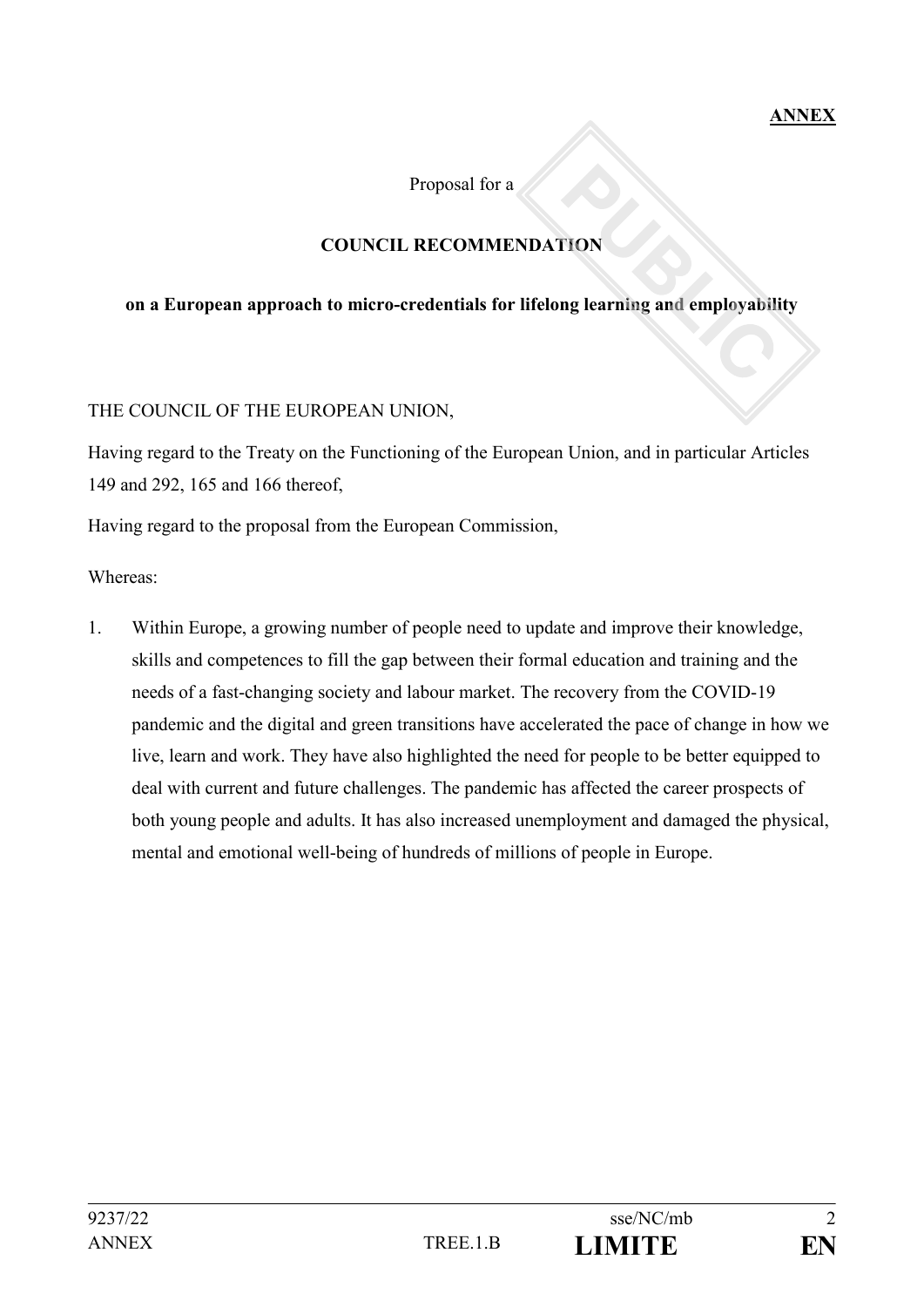- 2. One of the major challenges facing European businesses and employers is an insufficient supply of relevant skills in the EU labour market. Simultaneously, workers are facing unprecedented changes in how work is organised. In addition, task profiles and skills requirements are changing fundamentally due to the digital and green transitions. As outlined in Council Decision (EU) 2021/1868 of 15 October 2021 on guidelines for the employment policies of the Member States<sup>1</sup>, 'Member States and the Union are to work towards developing a coordinated strategy for employment and particularly for promoting a skilled, trained and adaptable workforce, as well as labour markets that are future-oriented and responsive to economic change'. Continuous upskilling and reskilling are essential for workers to respond to the needs of their current job or to transition to new jobs and expanding sectors, such as the green and digital sectors, in particular in the context of demographic ageing.
- 3. People need access to quality teaching and learning provided in different ways and settings, to develop their personal, social, cultural and professional knowledge, skills and competences. There have been calls for education and training systems to become more flexible and to find solutions to deliver more learner-centred, accessible and inclusive learning to a wider range of profiles. Non-formal providers of education and training are also addressing this need by providing new and innovative opportunities for upskilling and reskilling.

**<sup>1</sup>** OJ L 379, 26.10.2021, p. 1.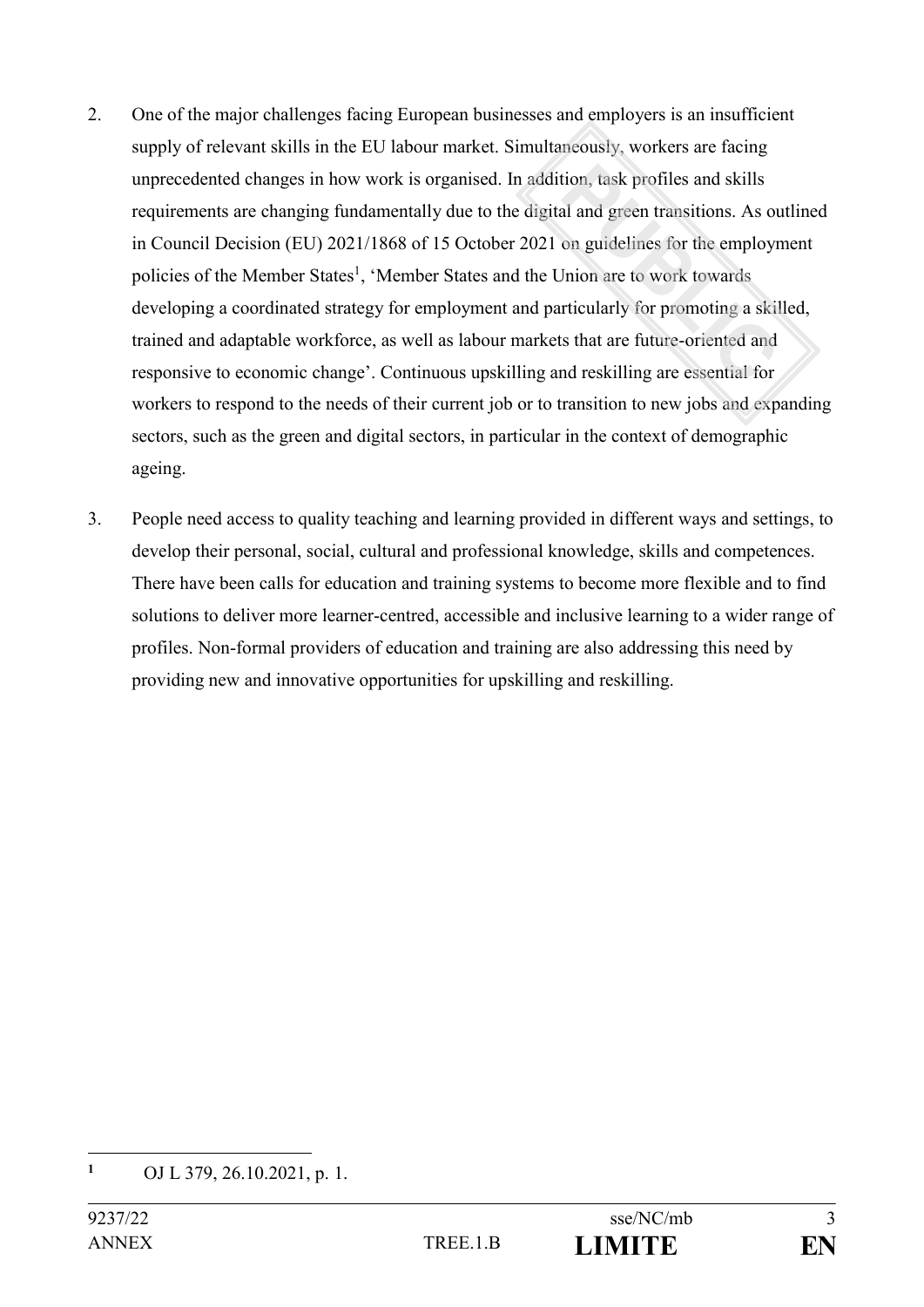- 4. An effective culture of lifelong learning is key to ensuring that everyone has the knowledge, skills and competences they need to thrive in society, the labour market and their personal lives. It is essential that people can access quality and relevant education and training, upskilling and reskilling throughout their lives. Lifelong learning opportunities should be part of the long-term strategy of education and training institutions to improve their responsiveness to the fast-changing needs of employers and learners. This would enable a more diverse body of learners (including graduates of these institutions and other adult learners) to upskill and reskill. It is recommended that higher education institutions, vocational education and training (VET) institutions, adult learning providers and other providers of micro-credentials, including employers, cooperate and integrate the latest research findings in the design and update of learning opportunities.
- 5. Micro-credentials could help certify the outcomes of small, tailored learning experiences. They make possible the targeted, flexible acquisition of knowledge, skills and competences to meet new and emerging needs in society and the labour market and make it possible for individuals to fill the skill gaps they need to succeed in a fast-changing environment, while not replacing traditional qualifications. They can, where appropriate, complement existing qualifications, providing added value while not undermining the core principle of full degree programmes in initial education and training. Micro-credentials could be designed and issued by a variety of providers in different learning settings (formal, non-formal and informal learning settings).
- 6. Despite their increasing use, there is no common definition of, or standards for, microcredentials in Europe. This limits the understanding and uptake of micro-credentials, and therefore undermines the potential of micro-credentials to facilitate flexible learning and career pathways. This recommendation aims to support the building of trust in microcredentials across Europe among all those involved, whether providers or beneficiaries.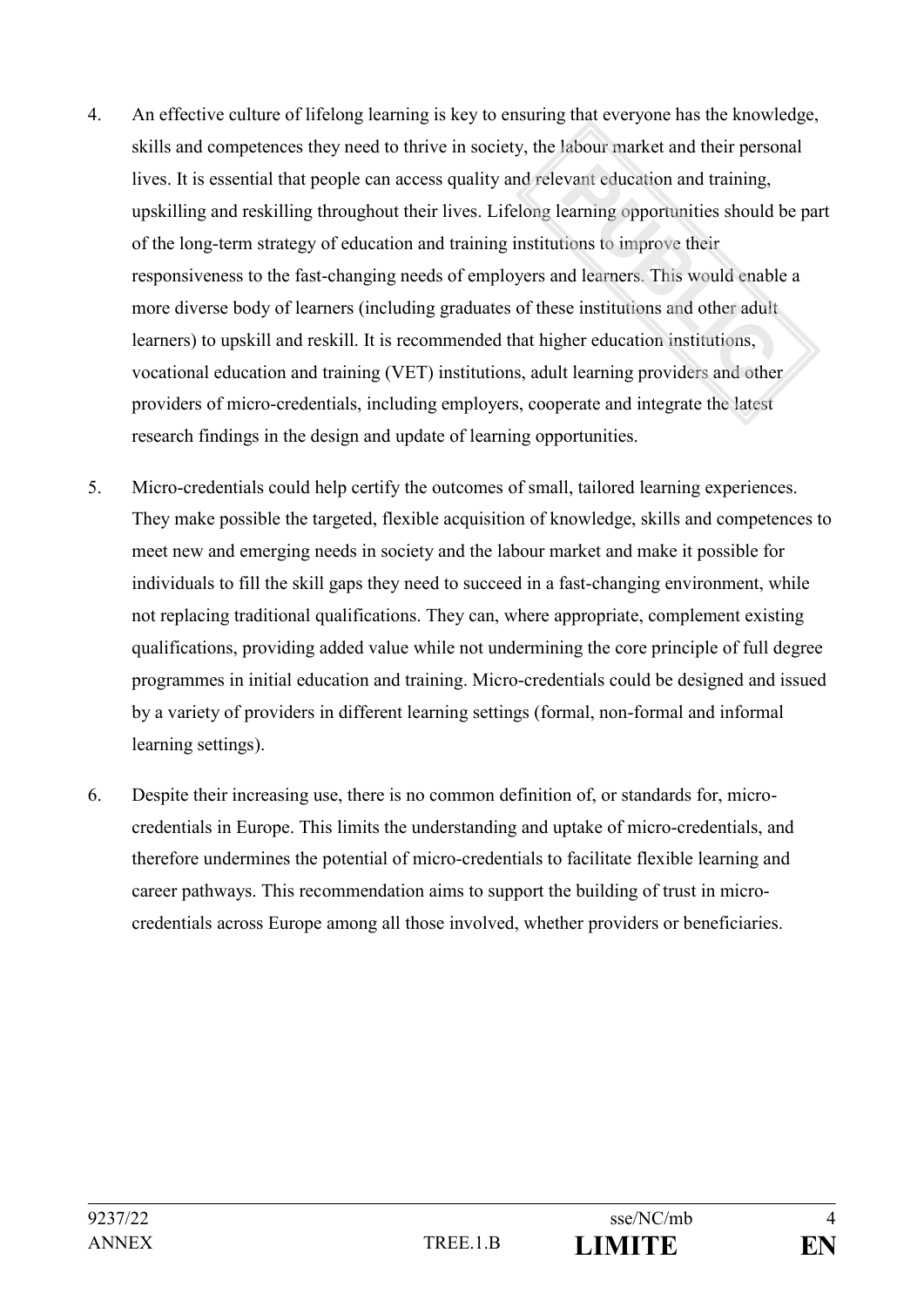- 7. In its first principle, the European Pillar of Social Rights<sup>2</sup> states that everyone has the right to quality and inclusive education, training and lifelong learning in order to maintain and acquire skills that enable people to participate fully in society and successfully manage transitions in the labour market, everywhere in the European Union. The fourth principle of the European Pillar of Social Rights states that everyone has the right to timely and tailor-made assistance to improve their employment or self-employment prospects. This right to assistance includes the right to receive support for training and re-qualification. The European Pillar of Social Rights Action Plan refers to micro-credentials as an innovative instrument that 'can facilitate flexible learning pathways and support workers on their job or during professional transitions'. Micro-credentials can play a role in delivering on the EU's headline targets to be achieved by 2030, including a target of 60 % of all adults participating in training every year and an employment rate of at least 78 %. Both these targets were welcomed by EU leaders, social partners and civil society, at the Porto Social Summit and then by the European Council at its meeting on 24**-**25 June 2021<sup>3</sup> .
- 8. In parallel to the Action Plan, the Commission adopted a Recommendation on an effective active support to employment following the COVID-19 crisis (the 'EASE' Recommendation)<sup>4</sup>. The Recommendation offers concrete policy guidance to Member States on developing coherent policy packages to ease job transitions and foster a job-rich recovery from COVID-19. The policy guidance covers upskilling and reskilling opportunities and support measures.

**<sup>2</sup>** OJ C 428, 13.12.2017, p. 10.

**<sup>3</sup>** '[...] the European Council welcomes the EU headline targets of the European Pillar of Social Rights Action Plan, in line with the Porto Declaration', European Council conclusions, 24-25 June 2021, EUCO 7/21.

**<sup>4</sup>** C(2021) 1372 final.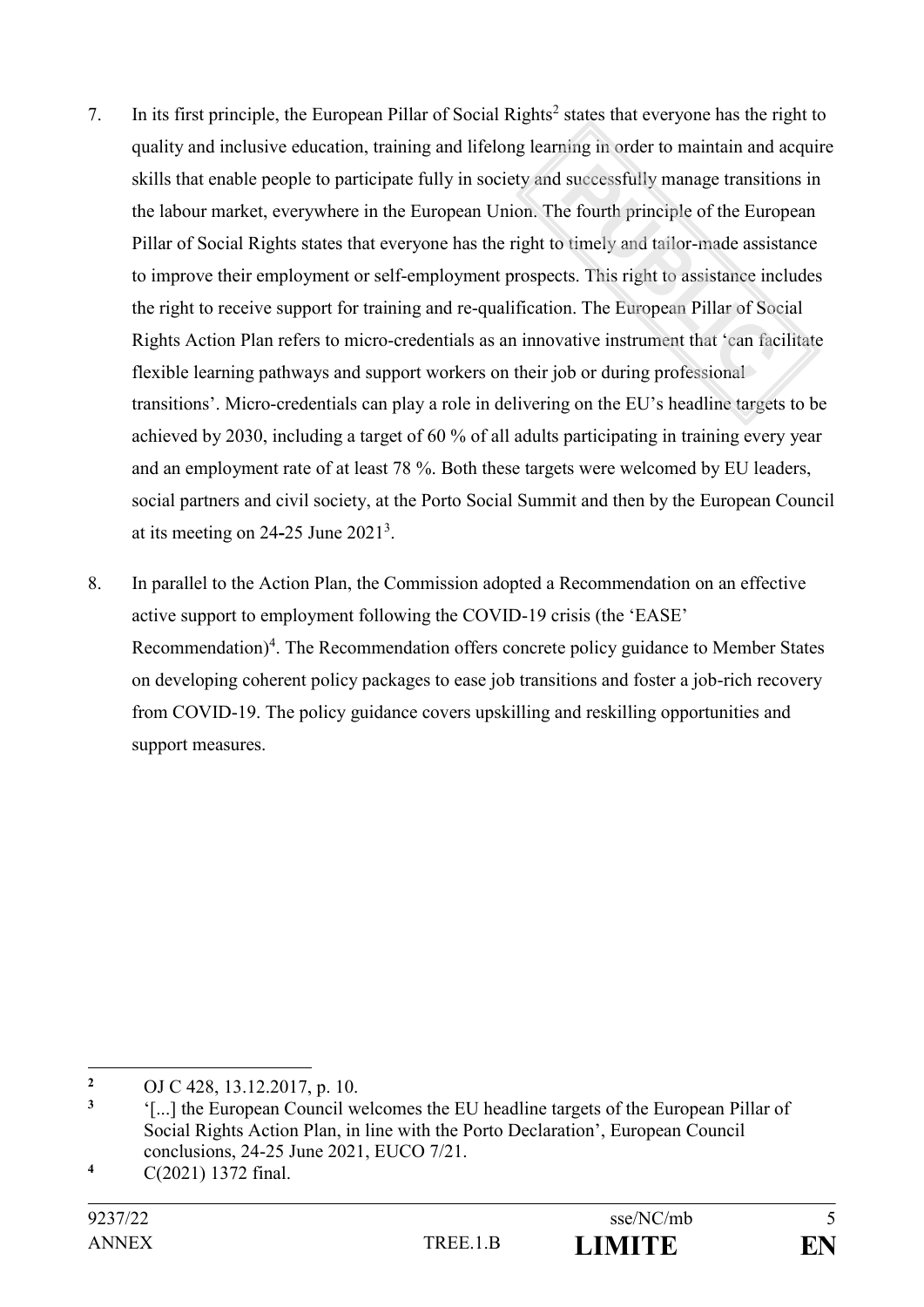- 9. The European Skills Agenda<sup>5</sup> announced, among its 12 flagship actions, a new initiative on a European approach to micro-credentials. This new initiative aims to support the quality, transparency and uptake of micro-credentials across the EU. The Skills Agenda also announced an initiative on individual learning accounts that could help close existing gaps in access to education and training for working age adults and enable people to manage labour market transitions successfully. Micro-credentials can be used as part of the education and training made available to people to underpin the operation of these individual learning accounts.
- 10. The Commission Communication on achieving the European Education Area by 2025<sup>6</sup> announced that the Commission will work to develop a European approach to microcredentials to help widen learning opportunities and strengthen the role played in lifelong learning by both higher education institutions and VET institutions.
- 11. The Council Recommendation on vocational education and training (VET) for sustainable competitiveness, social fairness and resilience<sup>7</sup> calls on the Commission to 'explore the concept and use of micro-credentials'.
- 12. The Council Resolution on a strategic framework for European cooperation in education and training towards the European Education Area and beyond (2021-2030)<sup>8</sup> presents the exploration of the concept and use of micro-credentials as one of the concrete issues and actions for priority area 2 of the strategic framework (Lifelong learning and mobility).

<sup>1</sup> **5** COM(2020) 274 final.

**<sup>6</sup>** COM(2020) 625 final.

**<sup>7</sup>** OJ C 417, 2.12.2020, p. 1.

**<sup>8</sup>** OJ C 66, 26.2.2021, p. 1.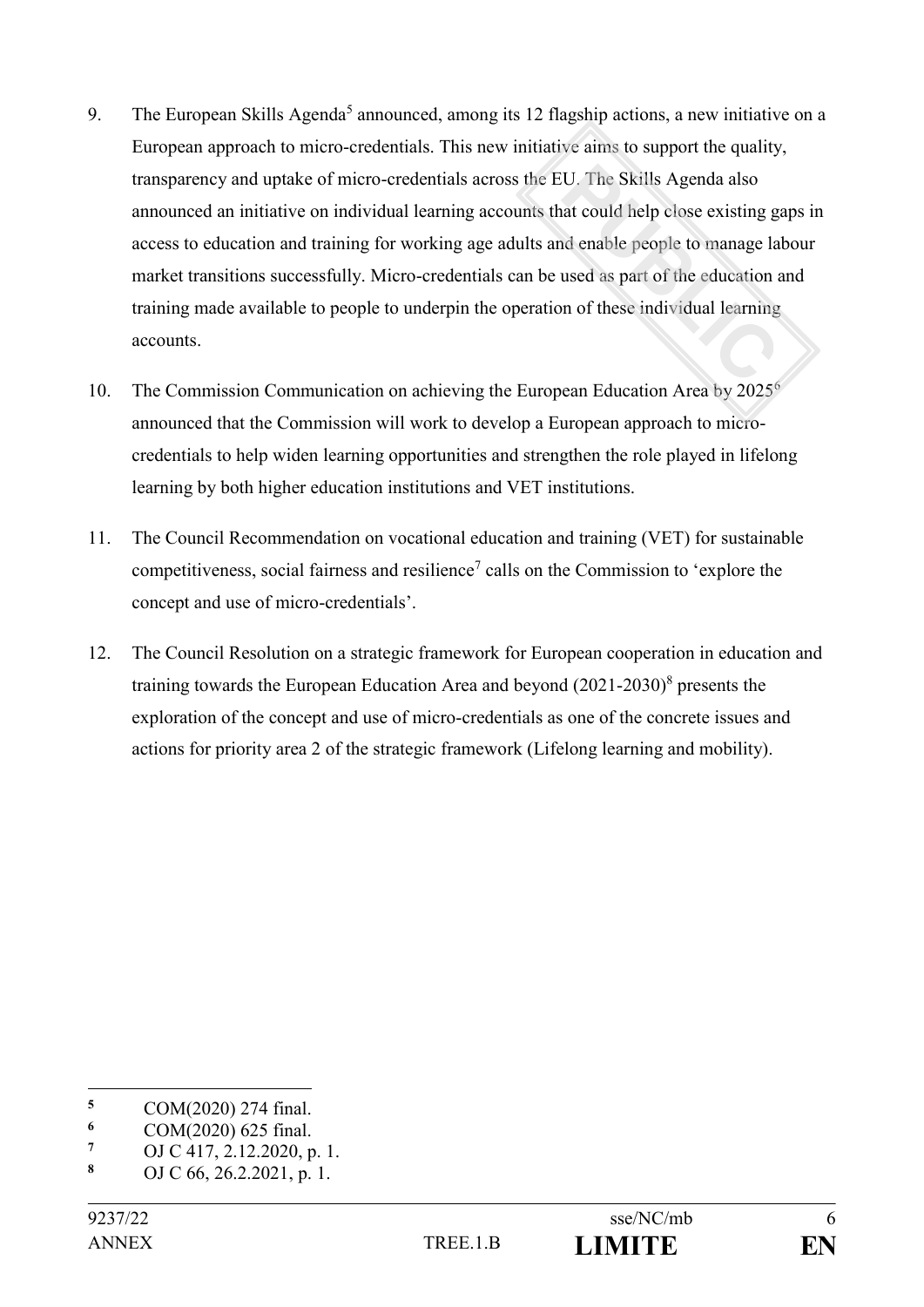- 13. The Council conclusions on the European Universities initiative Bridging higher education, research, innovation and society: Paving the way for a new dimension in European higher education<sup>9</sup> stress that 'although not deviating from and undermining the core principle of full degree programmes, micro-credentials could help widen learning opportunities to accommodate non-traditional learners and the demand for new skills in the labour market; make the learning experience more flexible and modular; support access to higher education; and engage learners, regardless of their previous qualifications or backgrounds, promoting reskilling and upskilling opportunities, while ensuring quality education'.
- 14. Ministers for Education of the European Higher Education Area committed in the Rome Communiqué of the inter-governmental Bologna Process<sup>10</sup> to help their higher education institutions to: (i) diversify their learning offer; and (ii) innovate in educational content and modes of delivery. In addition to full degree programmes, and while preserving their right to design study programmes and to regulate questions of credit transfer independently, many higher education institutions offer or plan to offer smaller units of learning. These smaller units can help learners to develop or update their cultural, professional, and transversal skills and competences at various stages in their lives. Cooperation under the Bologna Process will explore how, and to what extent, these smaller, flexible units of learning – including those leading to micro-credentials – can be defined, developed, implemented and recognised by using common tools.

 $\overline{9}$ <sup>9</sup> OJ C 221, 10.6.2021, p. 14.<br><sup>10</sup> Pome Ministerial Communi

**<sup>10</sup>** Rome Ministerial Communiqué of 19.11.2020.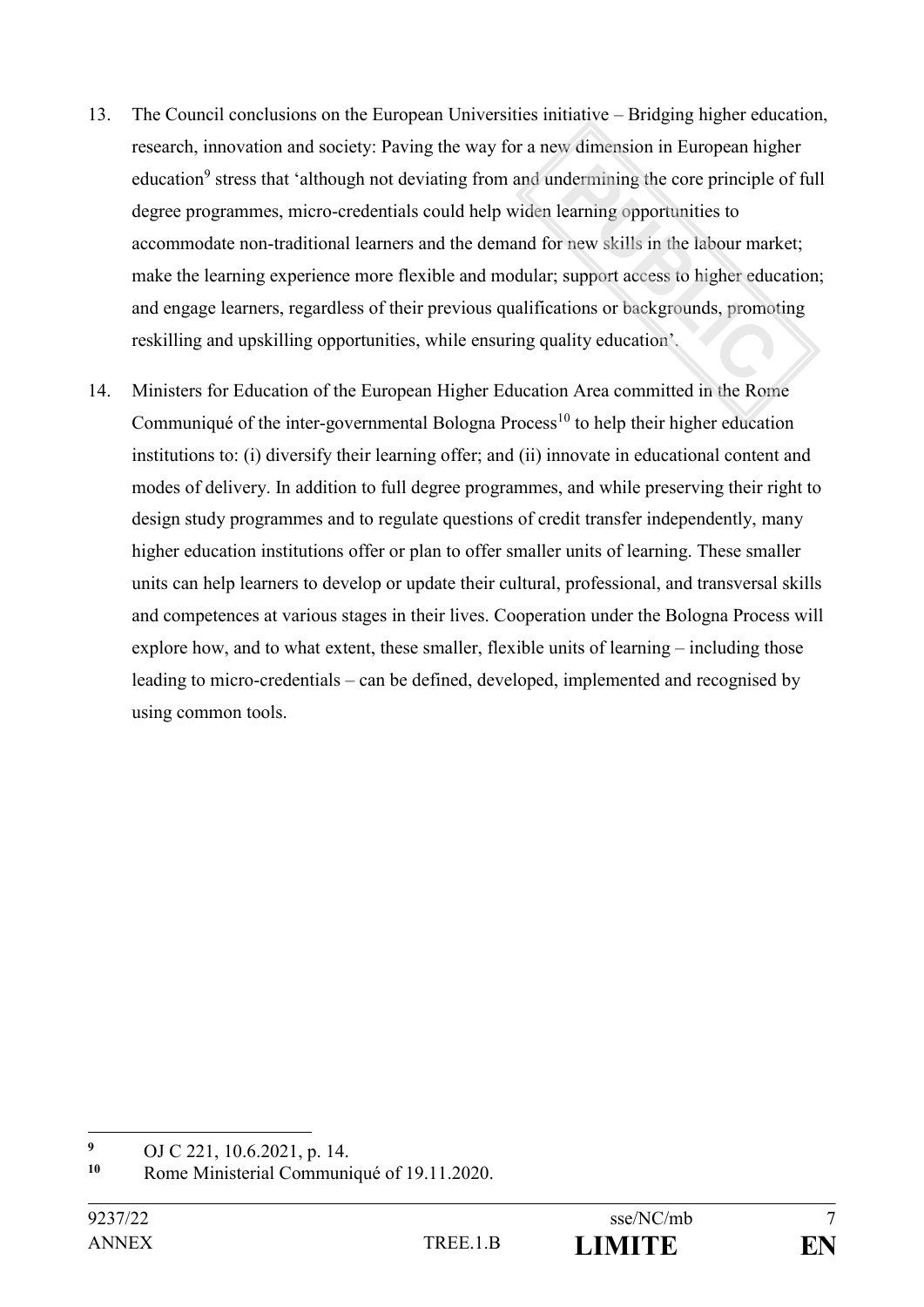15. Education and training systems should cater for the diverse individual needs, abilities and capacities of all learners. They should also offer learning opportunities to all, including in non-formal and informal settings as underlined by the Council conclusions on equity and inclusion in education and training in order to promote educational success for all<sup>11</sup>. Welldesigned micro-credentials can be used as part of targeted measures to support inclusion and accessibility to education and training for a wider range of learners. This wider range of learners includes disadvantaged and vulnerable groups (such as people with disabilities, the elderly, low-qualified/skilled people, minorities, people with a migrant background, refugees and people with fewer opportunities because of their geographical location and/or their socioeconomically disadvantaged situation). Micro-credentials can also be used to help better orient students and facilitate access to and success in learning and training and support the school-to-work transition. The expected growth in the number of refugees and asylum applicants will require the development of strategies to effectively integrate these groups into education, training and labour systems. Guidance and mutual learning across the EU in relation to the design and issuance of micro-credentials can foster inclusion and ensure that learners from all groups of society can access their benefits.

**<sup>11</sup>** OJ C 221, 10.6.2021, p. 3.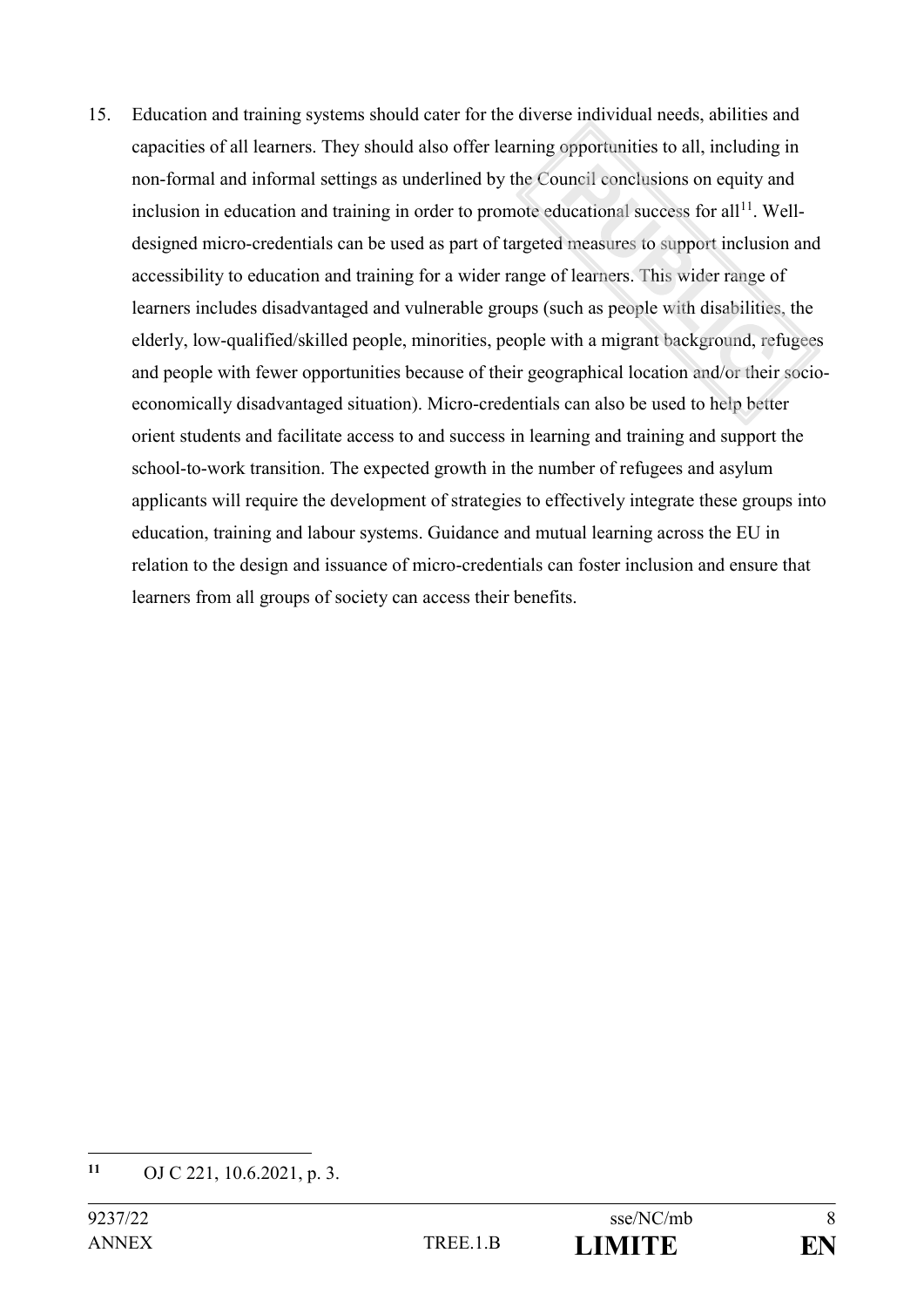- 16. Micro-credentials can also support the professional development and mobility of workers, including people in non-standard forms of work, such as those in the platform economy<sup>12</sup>, who may have difficulties accessing training depending on their employment status $^{13}$ .
- 17. Micro-credentials could play an active role in delivering on EU policy initiatives to advance the digital and green transitions. Micro-credentials could: (i) underpin the goals of the Digital Education Action Plan  $2021-2027<sup>14</sup>$  to help provide flexible, accessible learning opportunities for digital skills; and (ii) deliver on the targets of the Commission's '2030 Digital Compass' plan to develop a digitally skilled population and highly skilled digital professionals in Europe by 2030. Micro-credentials could also play a role in delivering on the European Green Deal<sup>15</sup>, which is Europe's growth strategy aiming to transform its economy and society and put them on a more sustainable path.
- 18. The Council Recommendation on the European Qualifications Framework for lifelong learning and repealing the recommendation of the European Parliament and of the Council of 23 April 2008 on the establishment of the European Qualifications Framework for lifelong learning<sup>16</sup> provides a common reference framework to help people and organisations compare both different qualification systems and the levels of qualifications from those systems. As a European reference framework, the European Qualifications Framework (EQF) is open to all types and levels of qualifications and represents the common standard reference for transparency, portability and comparability. The EQF is also open to micro-credentials if and where they are first included in national qualifications frameworks.

 $12$ **<sup>12</sup>** '[...] the notion of the online platform economy should be understood to cover all economic activity arising out of actual or intended commercial transactions in the internal market and facilitated directly or indirectly by online platforms, in particular online intermediation services and online search engines', Commission Decision of 26.4.2018 on setting up the group of experts for the Observatory on the Online Platform Economy, C(2018) 2393 final, 26.4.2018, p. 1.

**<sup>13</sup>** European Parliament resolution of 16 September 2021 on fair working conditions, rights and social protection for platform workers – new forms of employment linked to digital development (2019/2186(INI)) called for the education and training of platform workers to be addressed in the context of the EU approach to micro-credentials.

<sup>14</sup> COM(2020) 624 final.<br>15 COM(2010) 640 final.

<sup>15</sup> COM(2019) 640 final.<br>16 OLC 180, 15.6.2017

**<sup>16</sup>** OJ C 189, 15.6.2017, p. 15.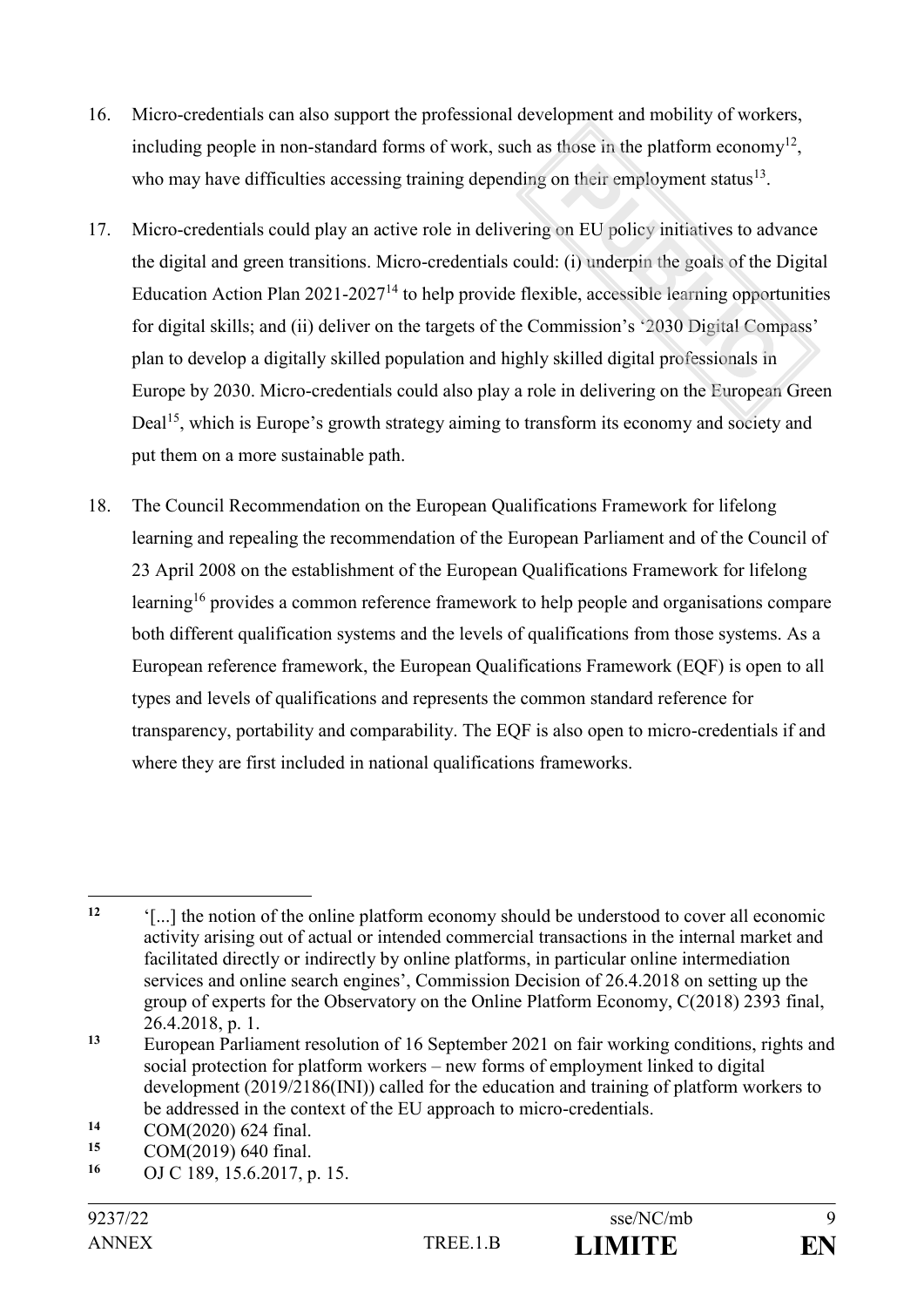- 19. The Council Recommendation of 20 December 2012 on the validation of non-formal and informal learning<sup>17</sup> invited Member States to put in place by  $2018$  – according to national circumstances and specificities and as they deem appropriate – arrangements for validating non-formal and informal learning. These arrangements for validation mean that people can have validated the knowledge, skills and competences which they have acquired through nonformal and informal learning. These arrangements for validation also enable people to obtain a full qualification or, where applicable, a partial qualification. The 2020 evaluation of the Recommendation<sup>18</sup> called for greater development of the links between validation and microcredentials.
- 20. Decision (EU) 2018/646 of the European Parliament and of the Council of 18 April 2018 on a common framework for the provision of better services for skills and qualifications (Europass) and repealing Decision No  $2241/2004/EC^{19}$  sets out the basis for providing webbased tools enabling people to manage their career and lifelong learning with authentication services for credentials which make micro-credentials portable.
- 21. The relevance, development and updating of micro-credentials depends on:
	- i) cooperation and collaboration between regional and national authorities, education and training organisations and;
	- ii) sectoral and cross-industry social dialogue (this social dialogue should involve organisations that represent workers and employers from both the private and public sectors, small and medium-sized enterprises (SMEs), and professional and managerial staff).

<u>.</u>



<sup>17</sup> OJ C 398, 22.12.2012, p. 1.<br>18 SWD (2020) 121 final

**<sup>18</sup>** SWD (2020) 121 final.

**<sup>19</sup>** OJ L 112, 2.5.2018, p. 42.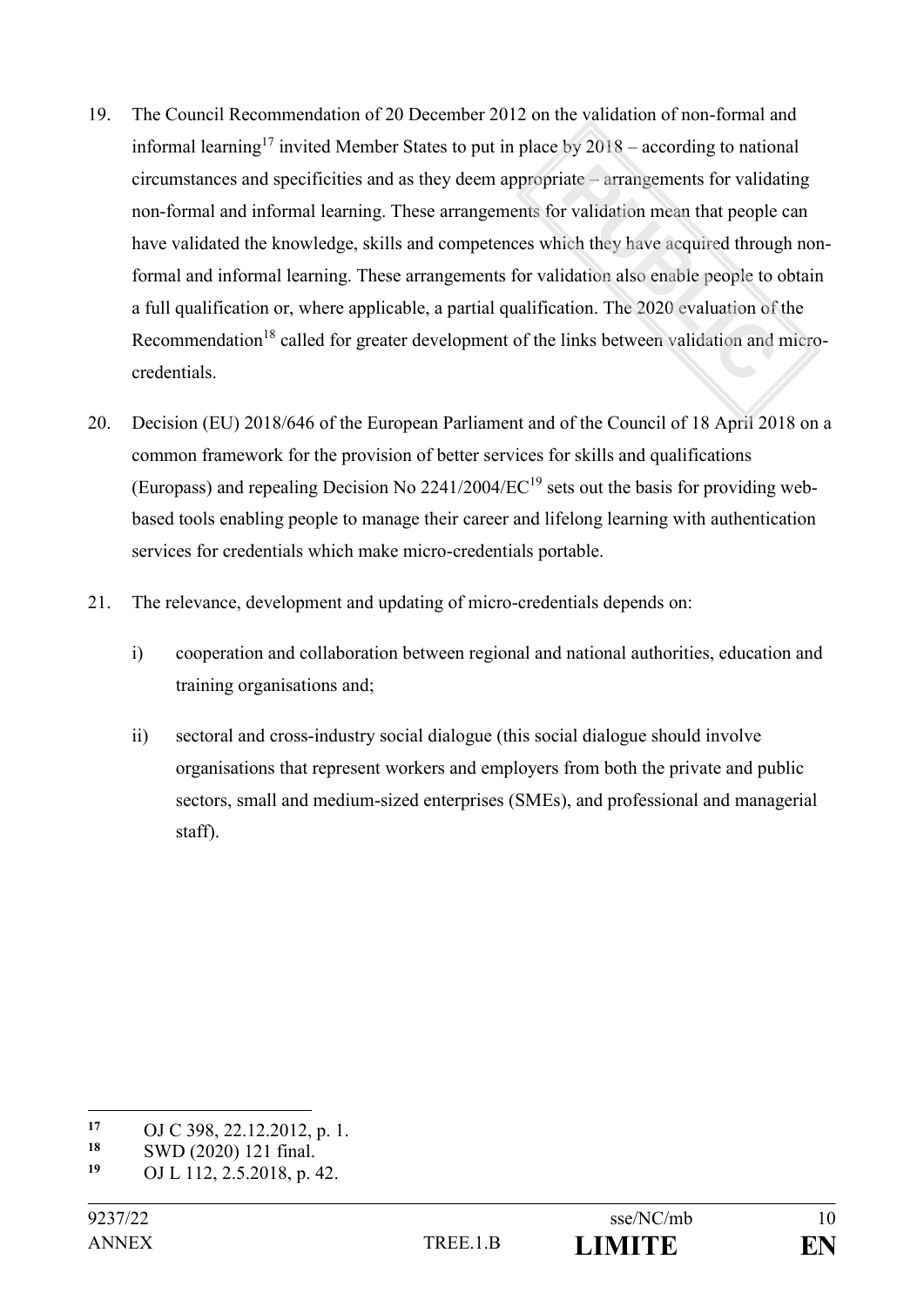- 22. This Recommendation fully respects the principles of subsidiarity and proportionality, the principles of institutional autonomy and academic freedom, and the responsibility of the Member States for the content and organisation of education and vocational training in accordance with national circumstances, and in close cooperation with all relevant stakeholders.
- 23. This Recommendation is without prejudice to Directive 2005/36/EC as amended by Directive 2013/55/EU on the recognition of professional qualifications and the regime of automatic recognition provided therein,

HAS ADOPTED THIS RECOMMENDATION to be implemented in accordance with regional, national and Union legislation and priorities, national circumstances and available resources, including the socio-economic situation and the characteristics of national education, training, lifelong learning and employment systems, and in close cooperation with all relevant stakeholders:

# **Objectives**

- 1. Member States are recommended to adopt a European approach to micro-credentials with the objective of:
	- a) enabling individuals to acquire, update and improve the knowledge, skills and competences they need to thrive in an evolving labour market and society, to benefit fully from a socially fair recovery and just transitions to the green and digital economy and to be better equipped to deal with current and future challenges;
	- b) supporting the preparedness of providers of micro-credentials to enhance the quality, transparency, accessibility and flexibility of the learning offering in order to empower individuals to forge personalised learning and career pathways;
	- c) fostering inclusiveness, access and equal opportunities and contributing to the achievement of resilience, social fairness and prosperity for all, in a context of demographic and societal changes and throughout all phases of economic cycles.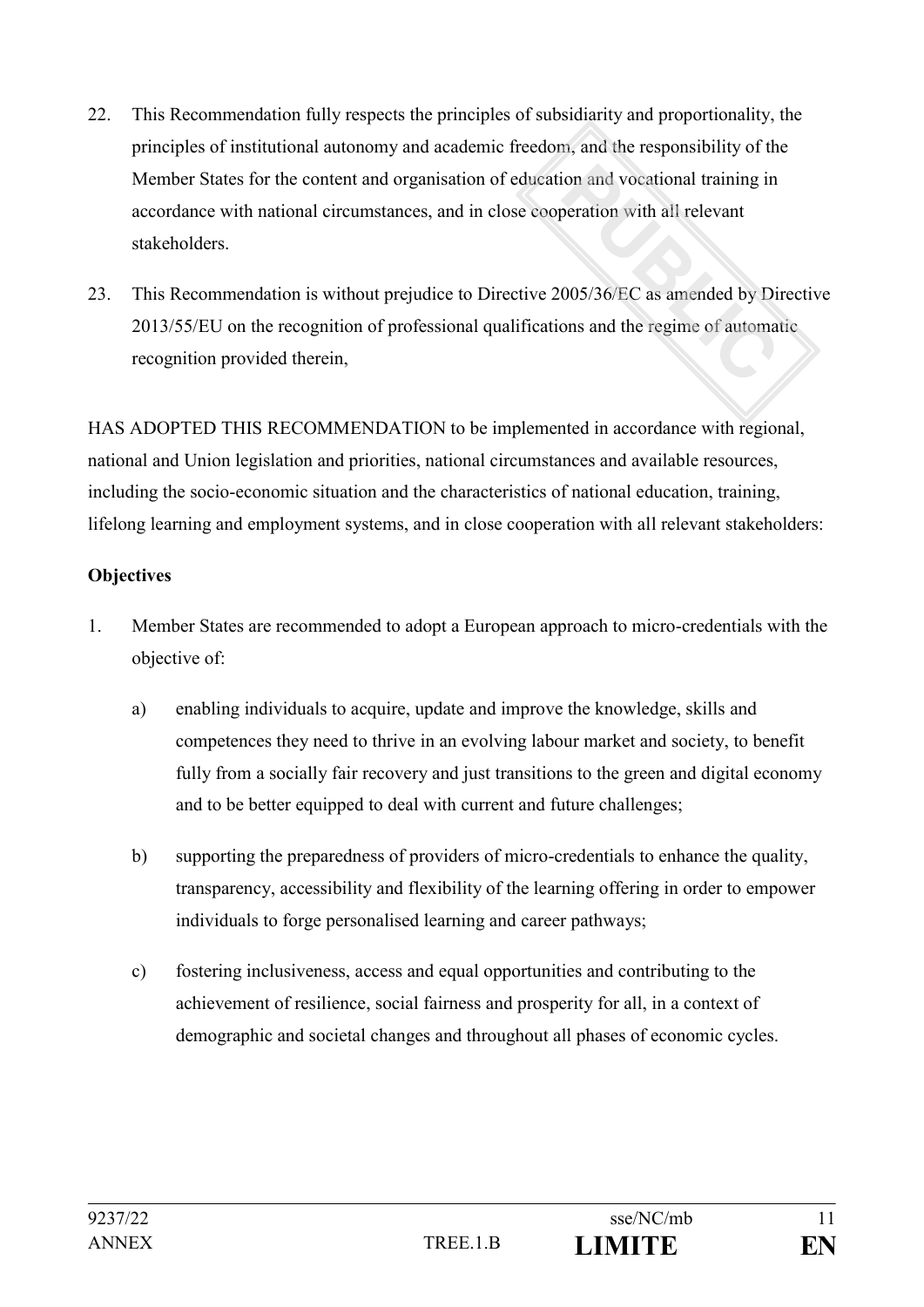2. Member States are recommended to use micro-credentials, where appropriate, as a tool to strengthen and complement existing learning opportunities, increase participation in lifelong learning and help reach the target of 60 % of all adults participating in training every year as set out in the European Pillar of Social Rights Action Plan and as welcomed by EU leaders and approved by the Council Resolution on a new European agenda for adult learning 2021-  $2030^{20}$ .

#### **Scope**

- 3. This Recommendation covers micro-credentials, as well as policies that can support their effective design, issuance and use.
- 4. Micro-credentials can be used to complement and enhance education, training, lifelong learning and employability ecosystems. The measures outlined in this Recommendation are aimed at strengthening opportunities for learning and employability without disrupting initial, higher education, vocational education and training (VET) systems, and without undermining and replacing existing qualifications and degrees. The measures recommend the establishment of a common European approach to the ongoing and emerging provision of micro-credentials in the European Union and set out a definition and guidance for the design, issuance and description of micro-credentials to improve their quality and transparency and facilitate their uptake.

**<sup>20</sup>** OJ C 504, 14.12.2021, p. 9.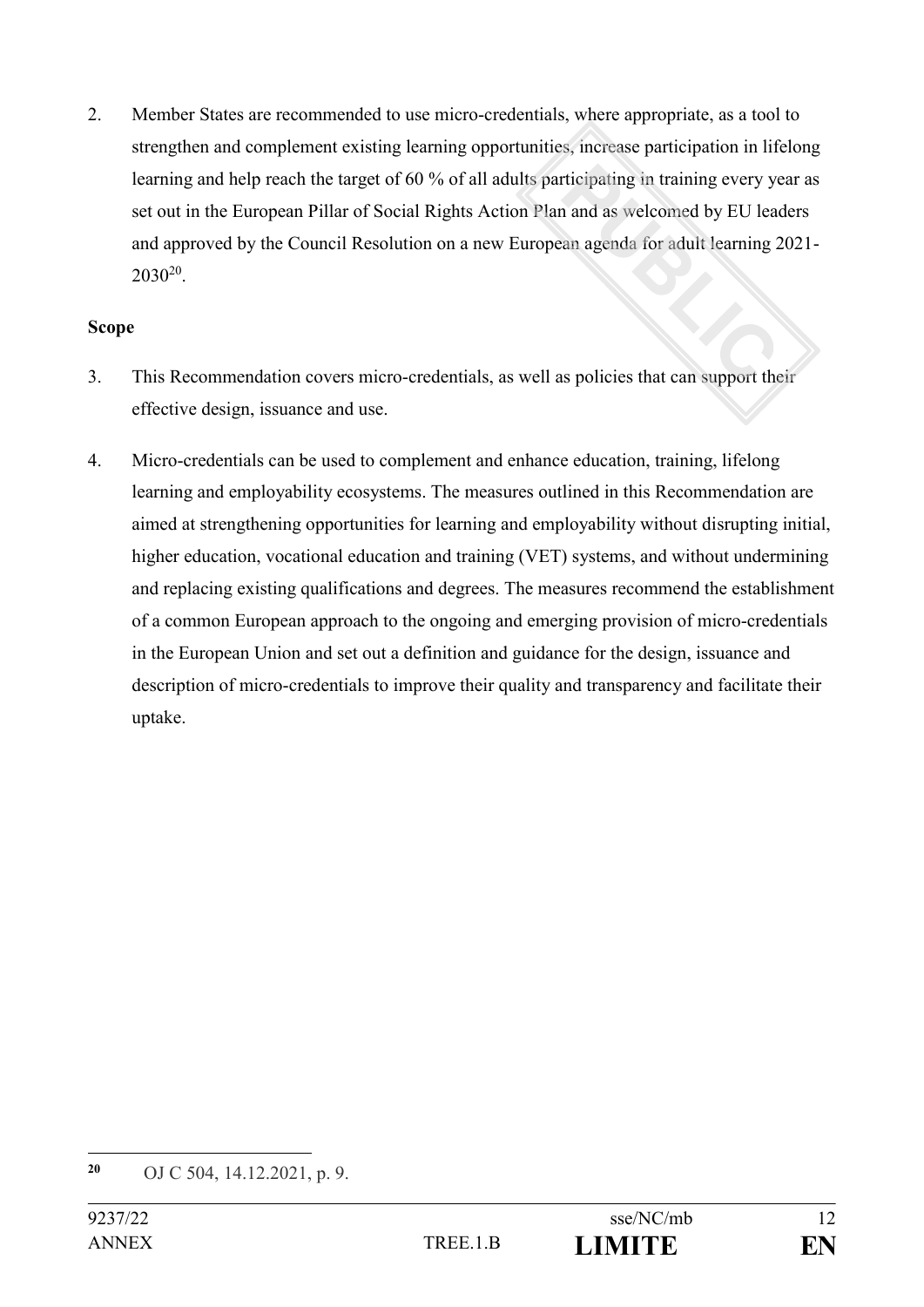# **Definitions**

- 5. For the purposes of this Recommendation, the following definitions apply:
	- a) 'Micro-credential' means the record of the learning outcomes that a learner has acquired following a small volume of learning. These learning outcomes will have been assessed against transparent and clearly defined criteria. Learning experiences leading to microcredentials are designed to provide the learner with specific knowledge, skills and competences that respond to societal, personal, cultural or labour market needs. Microcredentials are owned by the learner, can be shared and are portable. They may be stand**-**alone or combined into larger credentials. They are underpinned by quality assurance following agreed standards in the relevant sector or area of activity.
	- b) 'Providers of micro-credentials' means education and training institutions and organisations, social partners (i.e. organisations representing workers and employers), employers and industry, civil society organisations, public employment services (PES) and regional and national authorities, and other types of actors designing, delivering and issuing micro-credentials for formal, non-formal and informal learning. This is without prejudice to regional and national legislation and circumstances.
	- c) 'Learning settings' means the diverse, physical, online, blended<sup>21</sup>, virtual and digital locations, contexts and cultures in which people learn, encompassing all settings in which formal, non-formal and informal learning can occur.

 $21$ **<sup>21</sup>** 'Blended learning' in formal education and training is the term used to describe when a school, educator or student takes more than one approach to the learning process.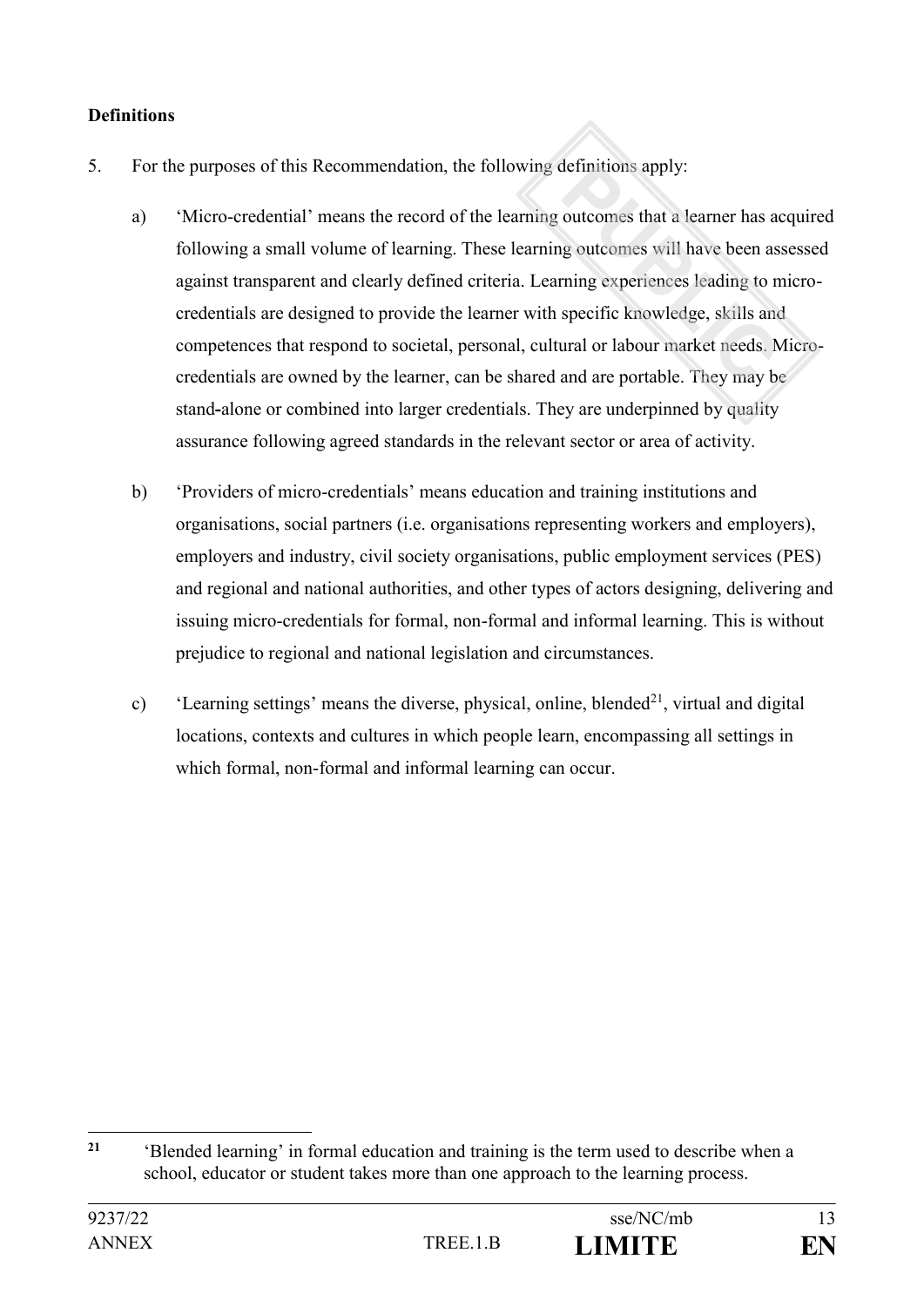- d) 'Formal learning' means learning which takes place in an organised and structured environment, specifically dedicated to learning, and typically leads to the award of a qualification, usually in the form of a certificate or a diploma; it includes systems of general education, initial, continuing and tertiary vocational education and training and higher education<sup>22</sup>.
- e) 'Non-formal learning' means learning which takes place outside formal education and training through planned activities in terms of learning objectives and learning time and where some form of learning support is present<sup>23</sup>.
- f) 'Informal learning' means learning resulting from daily activities and experiences which is not organised or structured in terms of objectives, time or learning support; it may be unintentional from the learner's perspective<sup>24</sup>. It does not automatically lead to a microcredential but can be considered in the context of validation arrangements which may identify, document, assess and/or certify an individual's learning outcomes.
- g) 'Portability' means the ability for a credential-holder to store their micro-credentials in a system of their choice, to share the credential with a party of their choice (whether national or transnational) and for all parties in the exchange to be able to understand the content and verify the authenticity of the credentials. This enables portability between and within education and training sectors, in the labour market and across countries.

<sup>1</sup> **<sup>22</sup>** Definition taken from Council Recommendation of 20 December 2012 on the validation of non-formal and informal learning, OJ C 398, 22.12.2012, p. 1.

**<sup>23</sup>** Definition taken from Regulation (EU) 2021/817 of the European Parliament and of the Council of 20 May 2021 establishing Erasmus+: the Union Programme for education and training, youth and sport and repealing Regulation (EU) No 1288/2013, OJ L 189, 28.05.2021, p. 1.

**<sup>24</sup>** Definition taken from Regulation (EU) 2021/817 of the European Parliament and of the Council of 20 May 2021 establishing Erasmus+: the Union Programme for education and training, youth and sport and repealing Regulation (EU) No 1288/2013, OJ L 189, 28.05.2021, p. 1.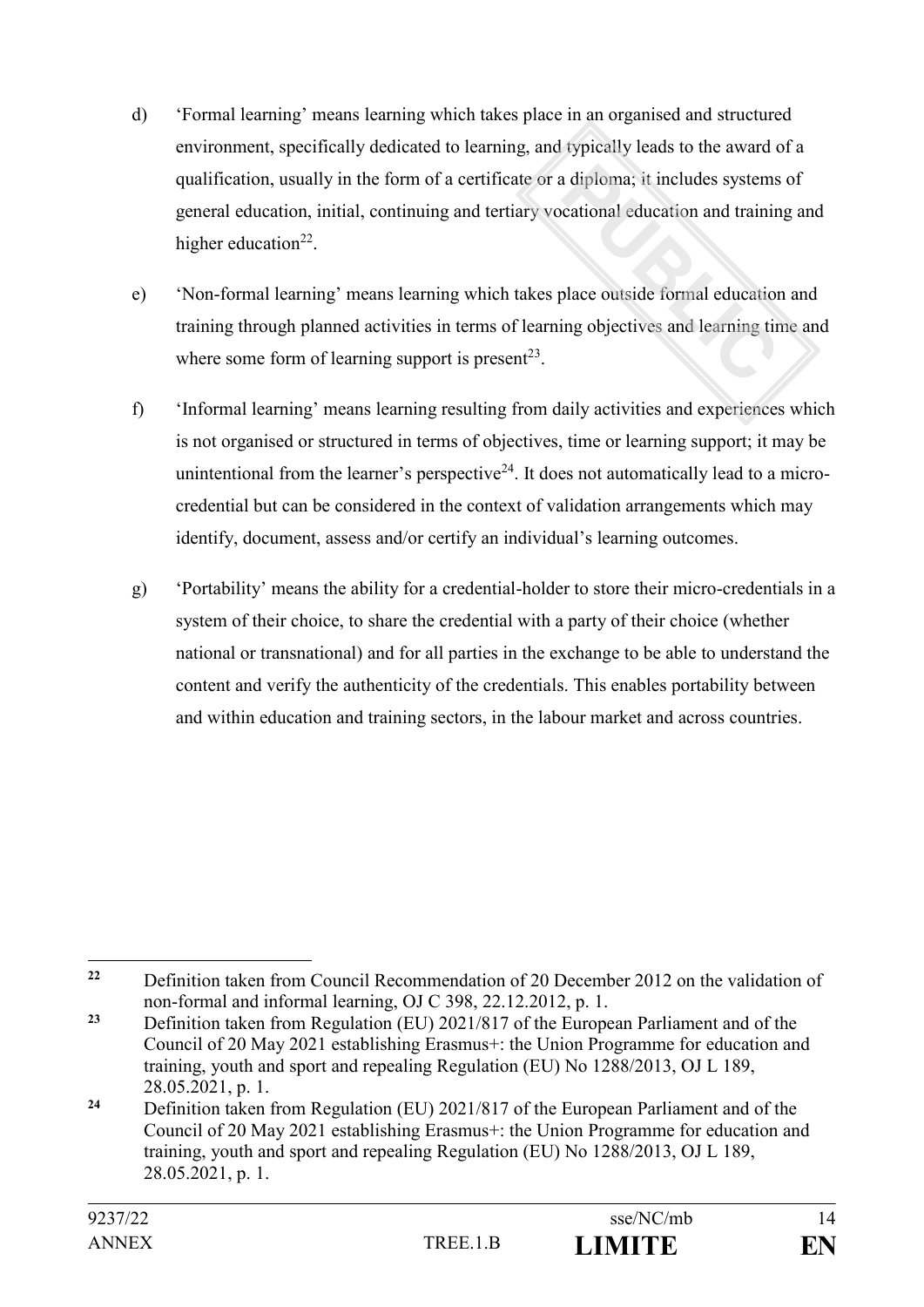- h) 'Stackability' means the possibility, where relevant, to combine different microcredentials and build logically upon each other. Decisions to 'stack' or combine credentials lie with the receiving organisation (e.g. education and training institutions, employers, etc.) in line with their practices and should support the goals and needs of the learner. Stacking does not create an automatic entitlement to a qualification or a degree. Such decisions are made by regional and national authorities or institutions in line with their awarding processes.
- i) 'Assessment' means the process or method used to evaluate, measure and eventually describe the learning outcomes acquired by individuals through formal, non-formal or informal settings. Assessment is performed by the provider or other recognised assessment providers.

# **Definition and European standard elements to describe a micro-credential**

- 6. Member States are recommended to adopt and promote the use of:
	- a) the definition of micro-credentials as set out in paragraph  $5(a)$ ;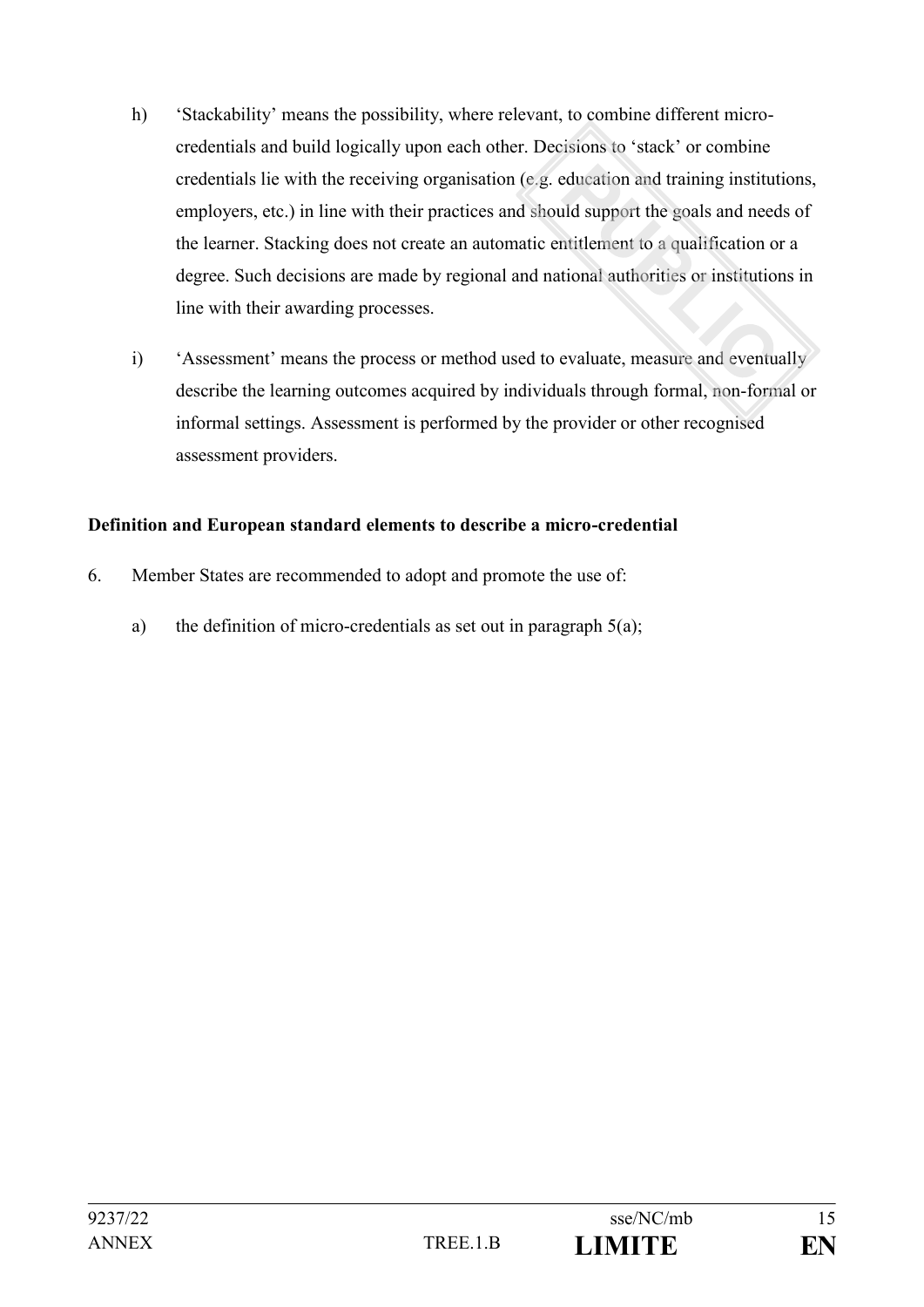b) the European standard elements to describe a micro-credential (as described in Annex I) including the following mandatory elements:

**CONSORTION** 

- i) identification of the learner
- ii) title of the micro-credential
- iii) country(ies)/region(s) of the issuer
- iv) awarding body(ies)
- v) date of issuing
- vi) learning outcomes
- vii) notional workload needed to achieve the learning outcomes (in European Credit Transfer and Accumulation System – ECTS, wherever possible)
- viii) level (and cycle, if applicable) of the learning experience leading to the micro-credential (European Qualifications Framework, Qualifications Frameworks in the European Higher Education Area), if applicable
	- ix) type of assessment
	- x) form of participation in the learning activity
	- xi) type of quality assurance used to underpin the micro-credential
- c) the European principles for the design and issuance of micro-credentials (as described in Annex II).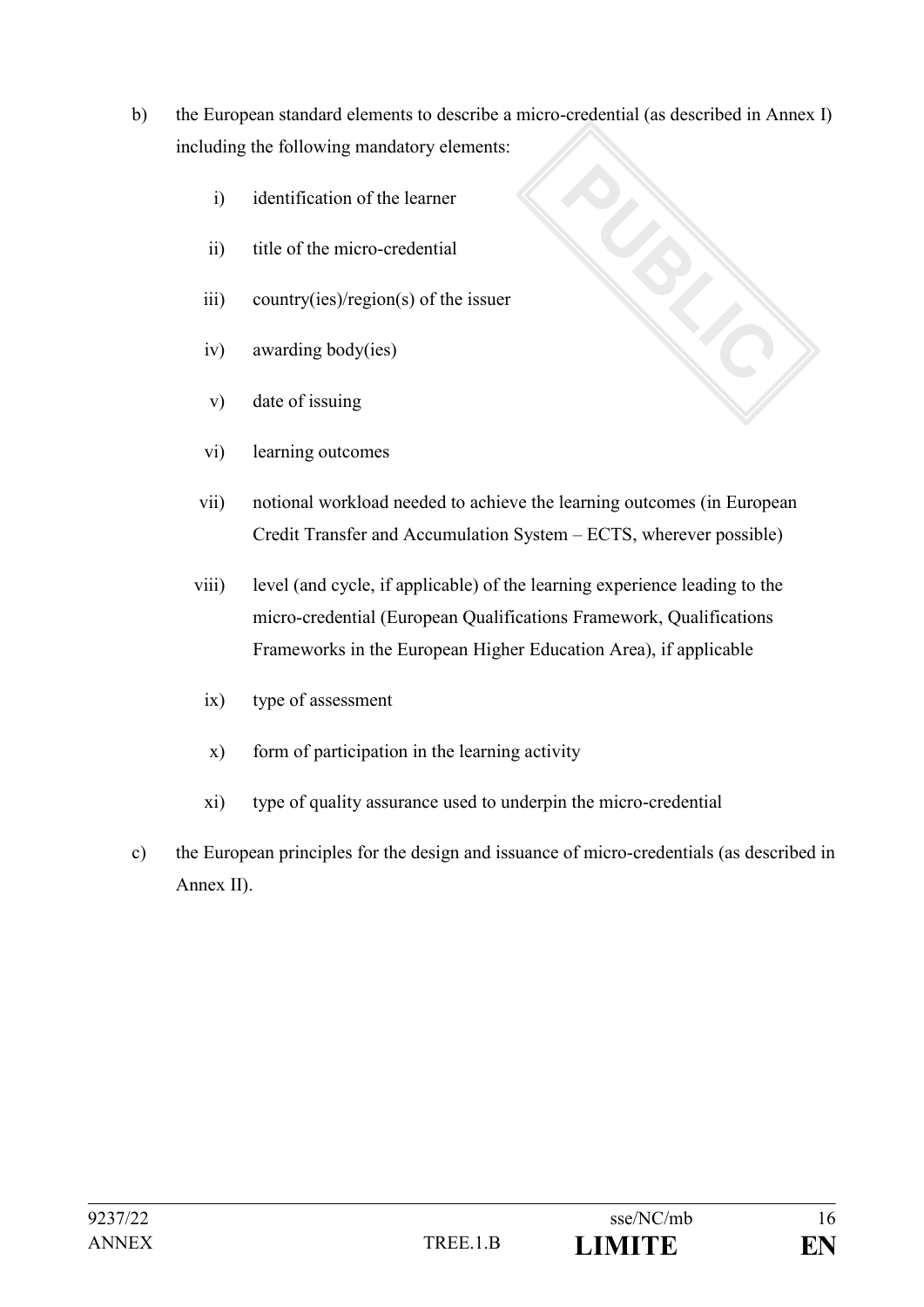# **Development of the ecosystem for micro-credentials**

- 7. Member States are recommended, where appropriate, to facilitate the ongoing and emerging development of micro-credentials within formal learning settings, including by:
	- a) supporting the exploration by higher education institutions of the role of microcredentials in offering learning opportunities to diverse learners, in particular by widening an attractive, accessible, inclusive and learner-centred offer of lifelong learning activities, including through the activities of the alliances of 'European Universities<sup>'25</sup>, where applicable;
	- b) supporting the exploration by vocational education and training institutions and other VET providers of the role of micro-credentials in continuing vocational education and training in supporting upskilling and reskilling of adults, including through the activities of VET Centres of Vocational Excellence, where applicable;
	- c) considering providing public funding, according to national circumstances, for the development and provision of small education and training activities leading to microcredentials at all levels of education and training, while taking into account institutional autonomy to allow for diversity and creativity.
- 8. Member States are recommended, where appropriate, to support the ongoing and emerging development of micro-credentials within non-formal and informal learning settings, including by:
	- a) supporting the design and issuance of micro-credentials by providers other than those in paragraph 7 (these providers might include: companies, social partners, civil society organisations, local authorities, community centres, professional associations, research and innovation organisations and private providers), including promoting diversity of funding sources;

<sup>1</sup> **<sup>25</sup>** OJ C 221, 10.6.2021, p. 14.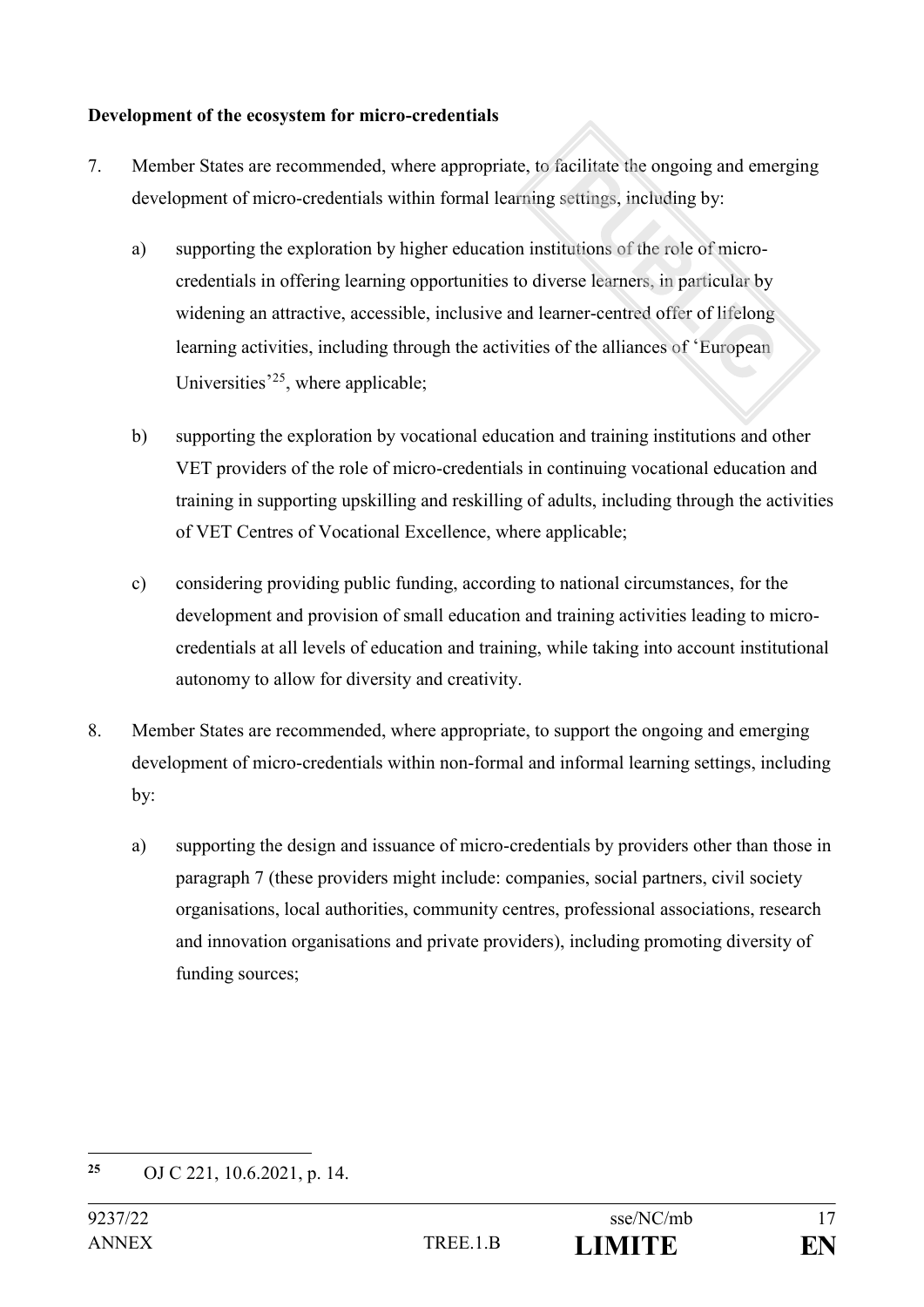- b) promoting the development of micro-credentials designed and agreed by employers' and workers' representatives through social dialogue, where appropriate;
- c) considering adapting procedures for the recognition of prior learning and the validation of non-formal and informal learning to allow for the awarding of micro-credentials.
- 9. Member States are encouraged to support the quality and transparency of micro-credentials, where appropriate, including by:
	- a) applying, adapting and developing quality assurance mechanisms for micro-credentials issued by different types of providers, making use of existing mechanisms, wherever possible (see Annex 2);
	- b) supporting the use of 'skills-intelligence' systems for analyses of labour market needs and demographic changes so they can identify any need to develop or update microcredentials;
	- c) encouraging providers to publish catalogues of micro-credentials they offer, including, where relevant, their policy on the recognition of micro-credentials issued by other providers;
	- d) integrating micro-credentials in national qualifications frameworks and systems. Decisions to integrate micro-credentials in regional and national frameworks or systems are made by national authorities or institutions in line with national circumstances.

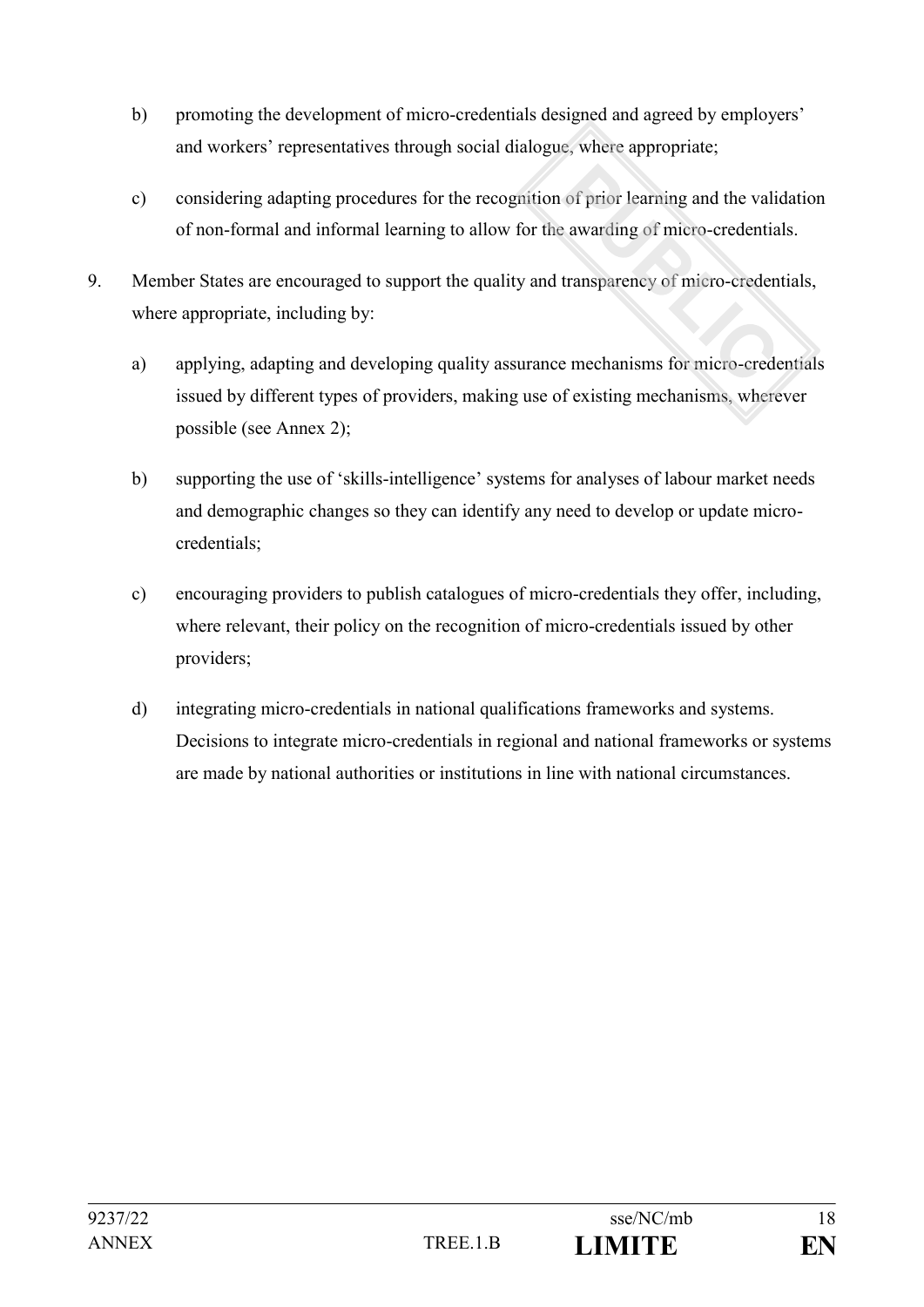- 10. Member States are encouraged to promote and support, where appropriate, effective experimentation, cooperation, governance and partnerships between:
	- i) education and training institutions;
	- ii) social partners;
	- iii) employers and industry;
	- iv) research and innovation organisations;
	- v) civil society organisations;
	- vi) employment and social inclusion services and;
	- vii) local, regional and national authorities.

This experimentation, cooperation, governance and partnership is important for identifying needs for micro-credentials, co-developing micro-credentials, and updating micro-credentials, as well as for assessing the impact on upskilling and reskilling, lifelong learning and career development.

#### **Delivering on the potential of micro-credentials**

- 11. Member States are recommended, where appropriate, to integrate micro-credentials into both education and training systems and skills policies, including by:
	- a) encouraging the inclusion of education and training offers leading to micro-credentials in catalogues of education and training opportunities that are on offer;
	- b) using micro-credentials to improve access to education and training for all learners, including disadvantaged and vulnerable groups (such as people with disabilities, the elderly, low-qualified/skilled people, minorities, people with a migrant background, refugees and people with fewer opportunities because of their geographical location and/or their socio-economically disadvantaged situation), where appropriate;

CONSORS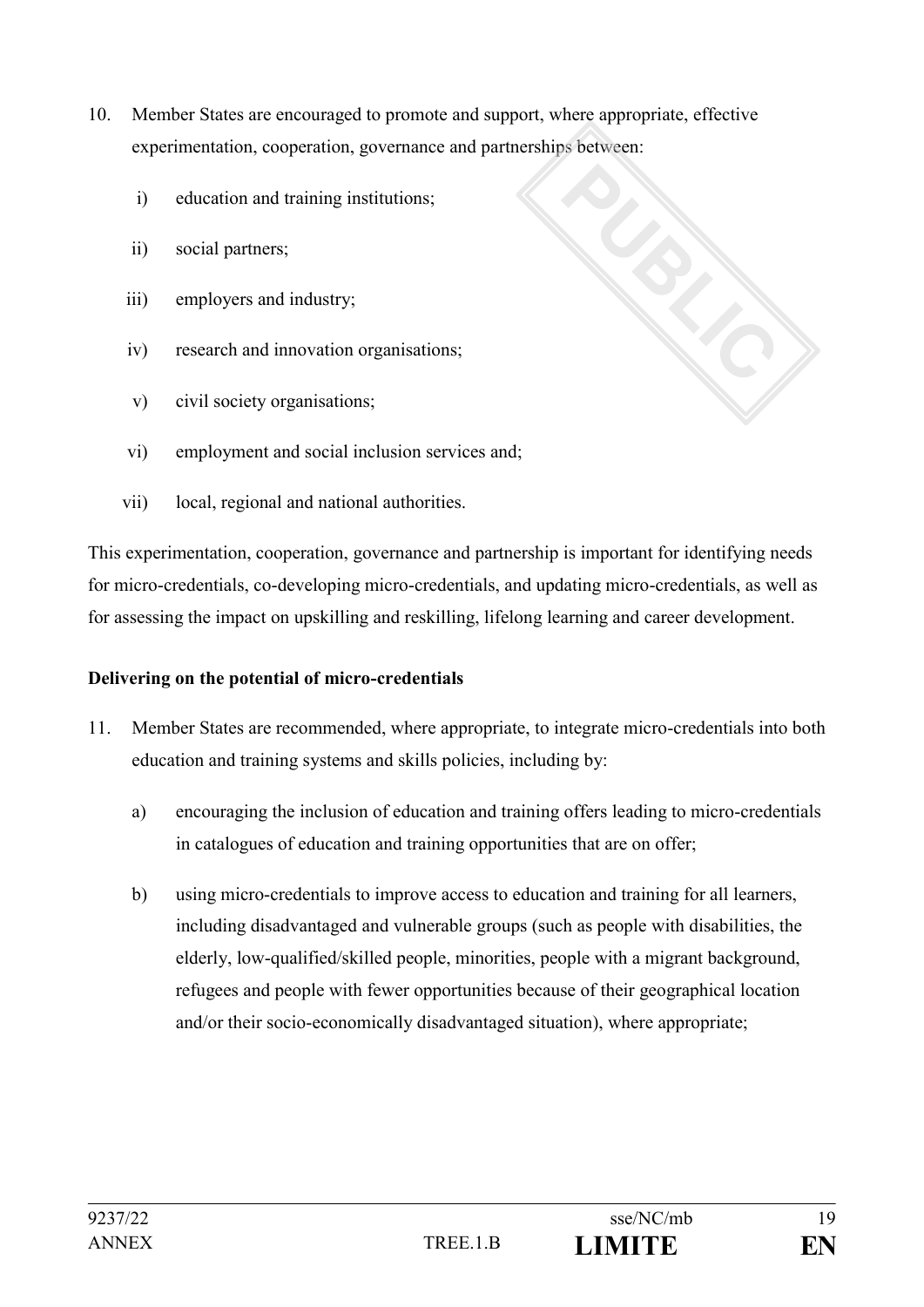- c) using micro-credentials to support flexible learning pathways and the transition from upper secondary or VET to tertiary education and adult education where relevant;
- d) using micro-credentials that can be integrated in or that can complement degree programmes, where relevant;
- e) using micro-credentials as a further means to improve basic and advanced digital skills and competences of a wider range of learners, in line with the Digital Education Action Plan and the European Pillar of Social Rights Action Plan;
- f) using micro-credentials to support the development of learning for the green transition and sustainable development as part of the national implementation of the Council Recommendation on learning for the green transition and sustainable development;
- g) promoting the use of micro-credentials by education and training institutions and other providers – in cooperation with their surrounding knowledge and innovation ecosystem – to boost the relevance and increase the potential positive impact of micro-credentials on the economy at local and regional level;
- h) promoting the understanding and use of micro-credentials through continuing professional development for teachers and trainers, guidance counsellors (e.g. in the context of the Erasmus+ Teacher Academies), as well as academics, researchers and other related staff;
- i) promoting the use of micro-credentials for the prompt transfer of the latest research findings into learning opportunities, strengthening synergies between the European Education Area and the European Research Area;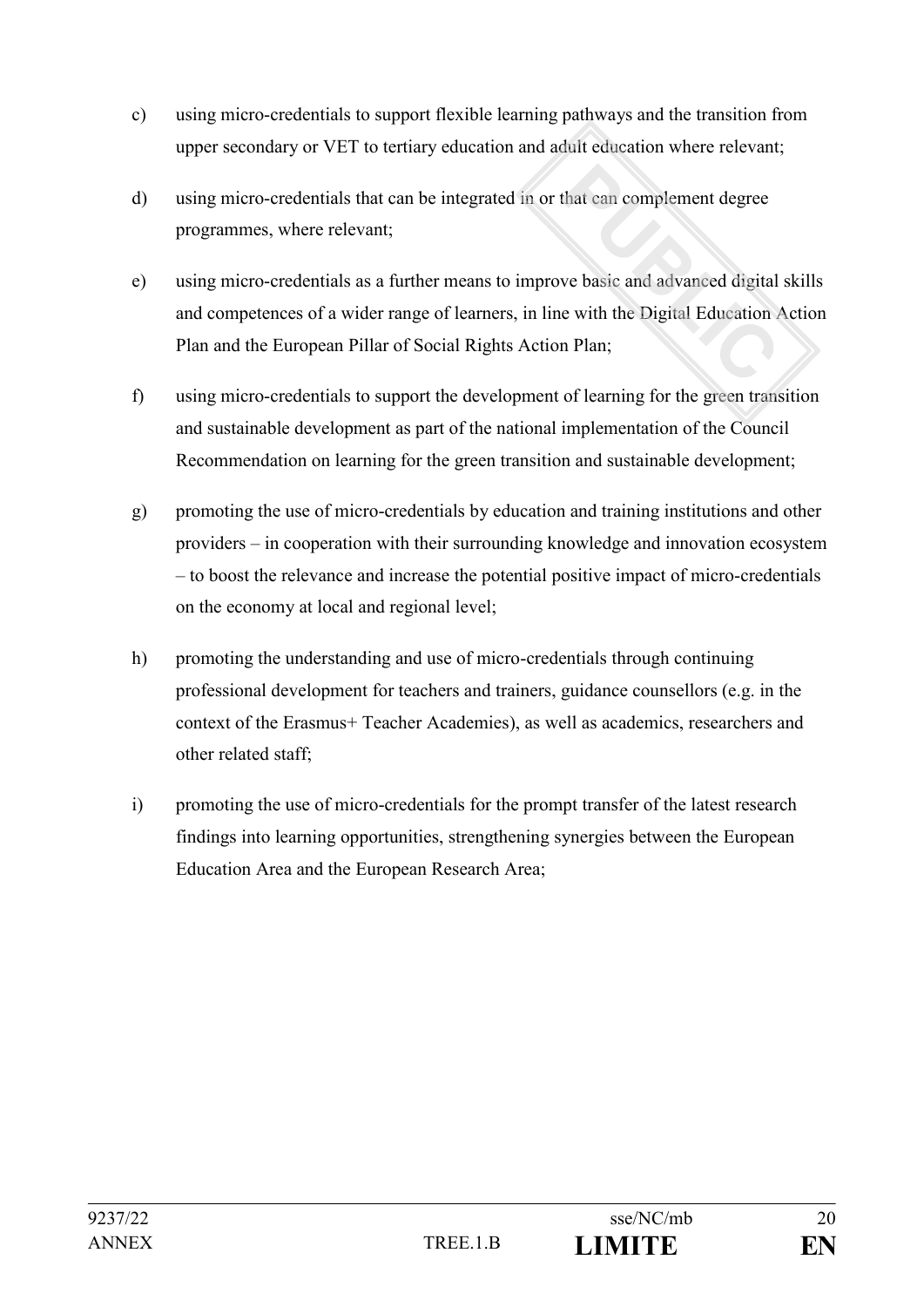- j) exploring the use of micro-credentials in the European Education Area to challenge gender and other discriminatory stereotypes concerning study choices and within educational practices and materials.
- 12. Member States are recommended, where appropriate, to integrate micro-credentials into their employment policies and active labour market policies (i.e. employment services, training support and employment incentives), including by:
	- a) using micro-credentials, as relevant, to:
		- i) address skills mismatches and bottlenecks in given economic sectors and regions and
		- ii) upskill and reskill workers for skills and jobs that are in demand on the labour market, in particular in the context of the digital and green transitions.
	- b) including training leading to micro-credentials in recognised training opportunities that may be linked to individual learning accounts, where they exist, and other systems for training support;
	- c) promoting the use of micro-credentials as a means of updating and upgrading the skills of self-employed and non-standard workers, including people working through platforms and SMEs;
	- d) exploring the use of micro-credentials in targeted initiatives to support and motivate disadvantaged and vulnerable groups (such as minimum income recipients, people with disabilities, the long-term unemployed and the low-qualified) to re-enter the labour market or continue in employment;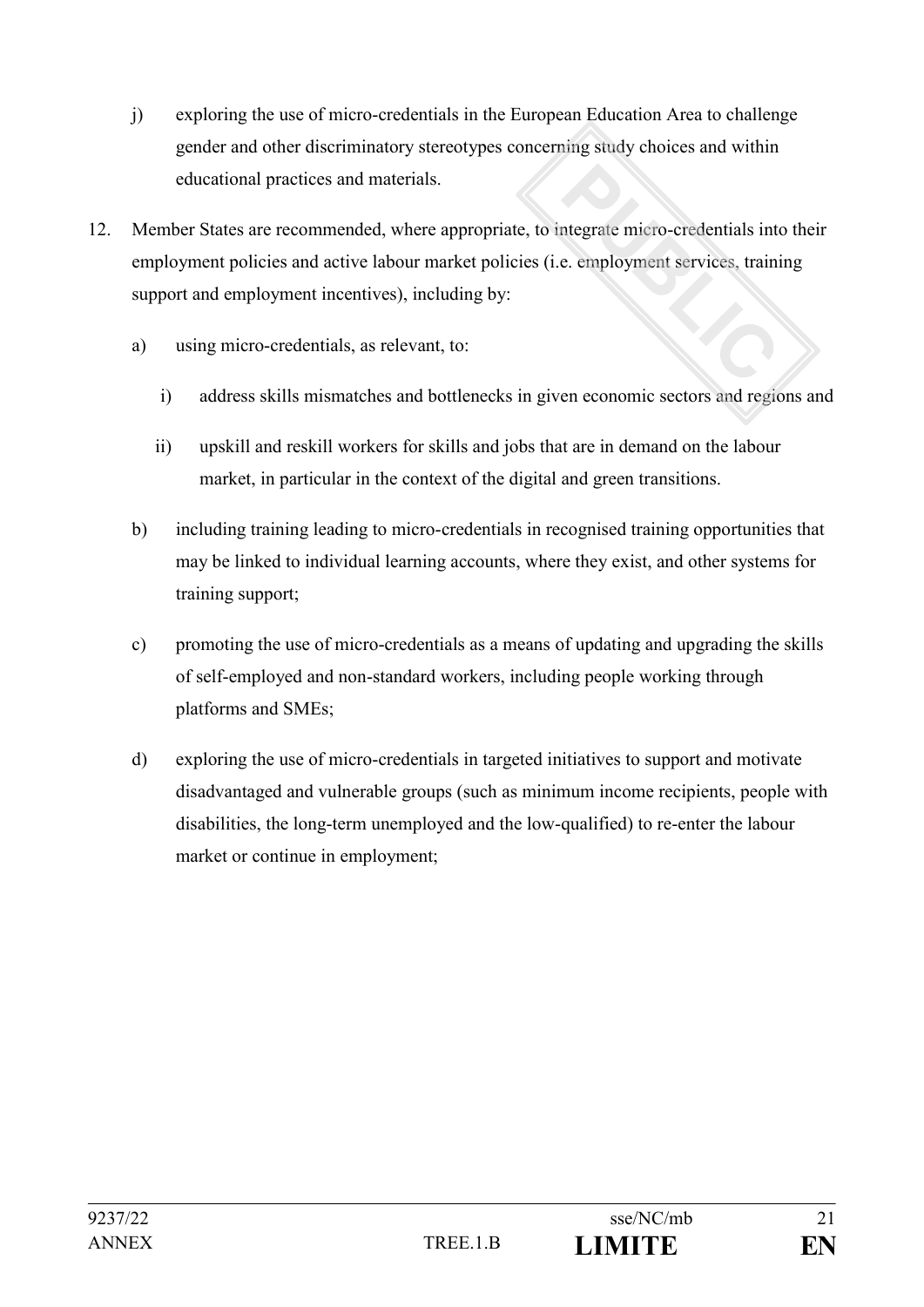- e) exploring a role for micro-credentials within systems for implementing the reinforced Youth Guarantee to support young people, including in preparatory training and goodquality offers of continued education or training;
- f) exploring the role of micro-credentials as part of the national implementation of the Recommendation on an effective active support to employment following the COVID-19 crisis (EASE);
- g) exploring the use of micro-credentials to support the professional development of workers and meet mandatory requirements for upskilling and reskilling in certain jobs and types of work (e.g. for licences, required training and permits).
- 13. Member States are recommended, where appropriate, to encourage and support the European Network of National Information Centres and the National Academic Recognition Information Centres (ENIC-NARIC networks) or adequate bodies to develop, where relevant, transparent recognition procedures for micro-credentials issued by different types of providers. This should be done in cooperation with the relevant stakeholders mentioned in paragraph 10, including through exploring the possible feasibility of automatic recognition of micro-credentials<sup>26</sup>.
- 14. Member States are recommended, where relevant, to ensure that information and advice on identifying and selecting micro-credentials is incorporated into lifelong learning guidance services. This includes guidance services at higher education institution career centres, PES, private employment services, social services and other guidance services (employment, career, education and training, coaching). Incorporating guidance on micro-credentials in these services should serve the needs of all learners, including disadvantaged and vulnerable learners.

<sup>&</sup>lt;u>.</u> **<sup>26</sup>** As defined in the Council Recommendation of 26 November 2018 on promoting automatic mutual recognition of higher education and upper secondary education and training qualifications and the outcomes of learning periods abroad, OJ C 444, 10.12.2018, p. 1.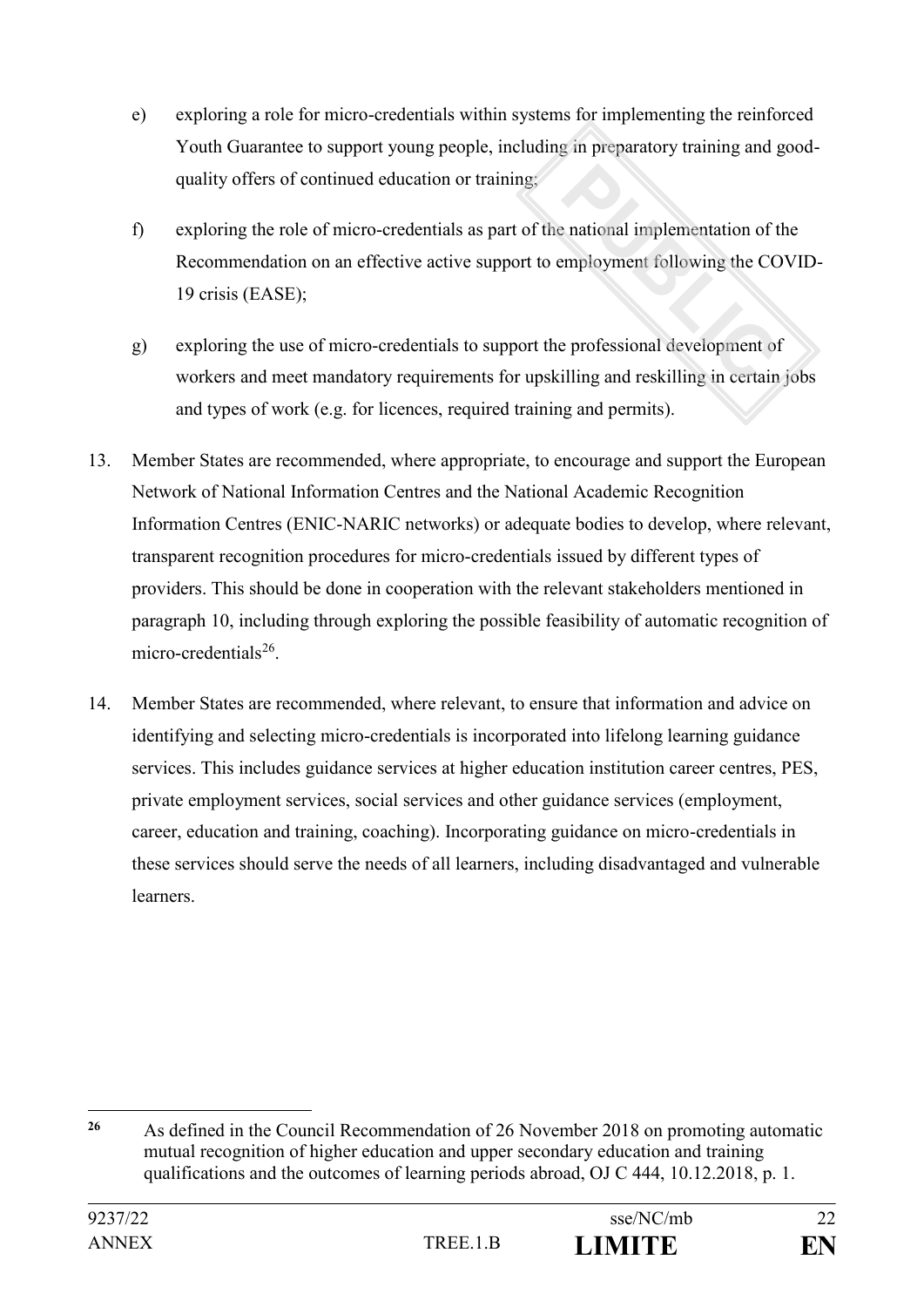- 15. Member States are recommended, where appropriate, to:
	- a) define measures by building on relevant existing national arrangements and financial frameworks to implement this Recommendation. This could include links with individual learning accounts where they exist (with due regard for the responsibility and autonomy of education, training and labour-market organisations in the national context).
	- b) make best use of Union funds and instruments to support the necessary reforms, from the enabling framework to the development and use of micro-credentials.

# **Commission support**

The Council welcomes the Commission's intention, with due regard for subsidiarity and national circumstances and in close cooperation with Member States, to:

- 16. develop and adapt, where relevant, existing Union tools and services to support the development of micro-credentials by all types of providers, including by:
	- a) supporting the development of guidelines on how to foster transparency and apply the current EU and Bologna instruments in the field of higher education to the internal and external quality assurance of micro-credentials;
	- b) exploring how to adapt the European Credit Transfer and Accumulation System user guide in the field of higher education to integrate micro-credentials;
	- c) exploring how to adapt and develop EU tools for skills and qualifications to integrate micro-credentials into VET systems;
	- d) fostering the role of ENIC-NARIC and other adequate bodies in the recognition of micro-credentials for further studies and/or employment purposes including by developing guidance and training;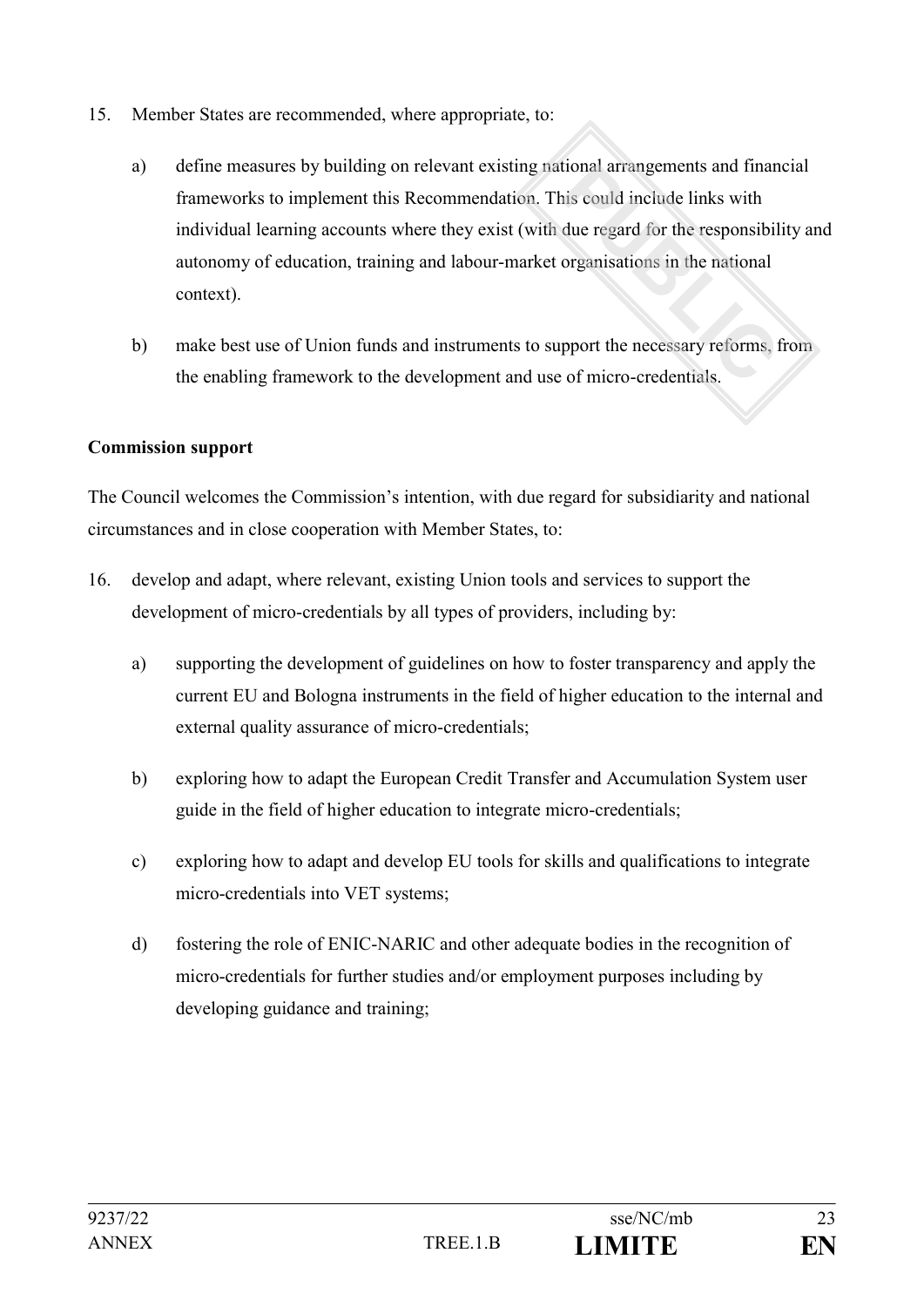- e) supporting structured discussion on the possibility to include micro-credentials in National Qualifications Frameworks (NQFs);
- f) exploring the development of the European Student Card initiative to allow students to share the outcomes of micro-credentials obtained abroad during their studies*,* in a secure way with other education and training institutions.
- 17. support cooperation between Member States and stakeholders including by:
	- a) supporting sharing of information between regional and national authorities on relevant regional and national policy initiatives and evidence on their impact, making best use of the strategic framework for European cooperation in education and training towards the European Education Area and beyond;
	- b) promoting European cooperation on quality assurance of micro-credentials, thus building reciprocal trust;
	- c) incentivising experimentation with and use of micro-credentials by higher education institutions and vocational education and training institutions, including the alliances of 'European Universities' and VET Centres of Excellence to promote and encourage the uptake of micro-credentials by the wider education and training community;
	- d) promoting engagement on micro-credentials in Erasmus+ Teacher Academies and other providers of teacher education and teacher training to address teachers' needs for continuous professional development, where appropriate;
	- e) exploring engagement on micro-credentials by social partners, employers and industry, including via the Pact for Skills and linked cooperation initiatives such as the Blueprint for sectoral cooperation on skills, the strengthened European Alliance for Apprenticeships and the Digital Skills and Jobs Coalition;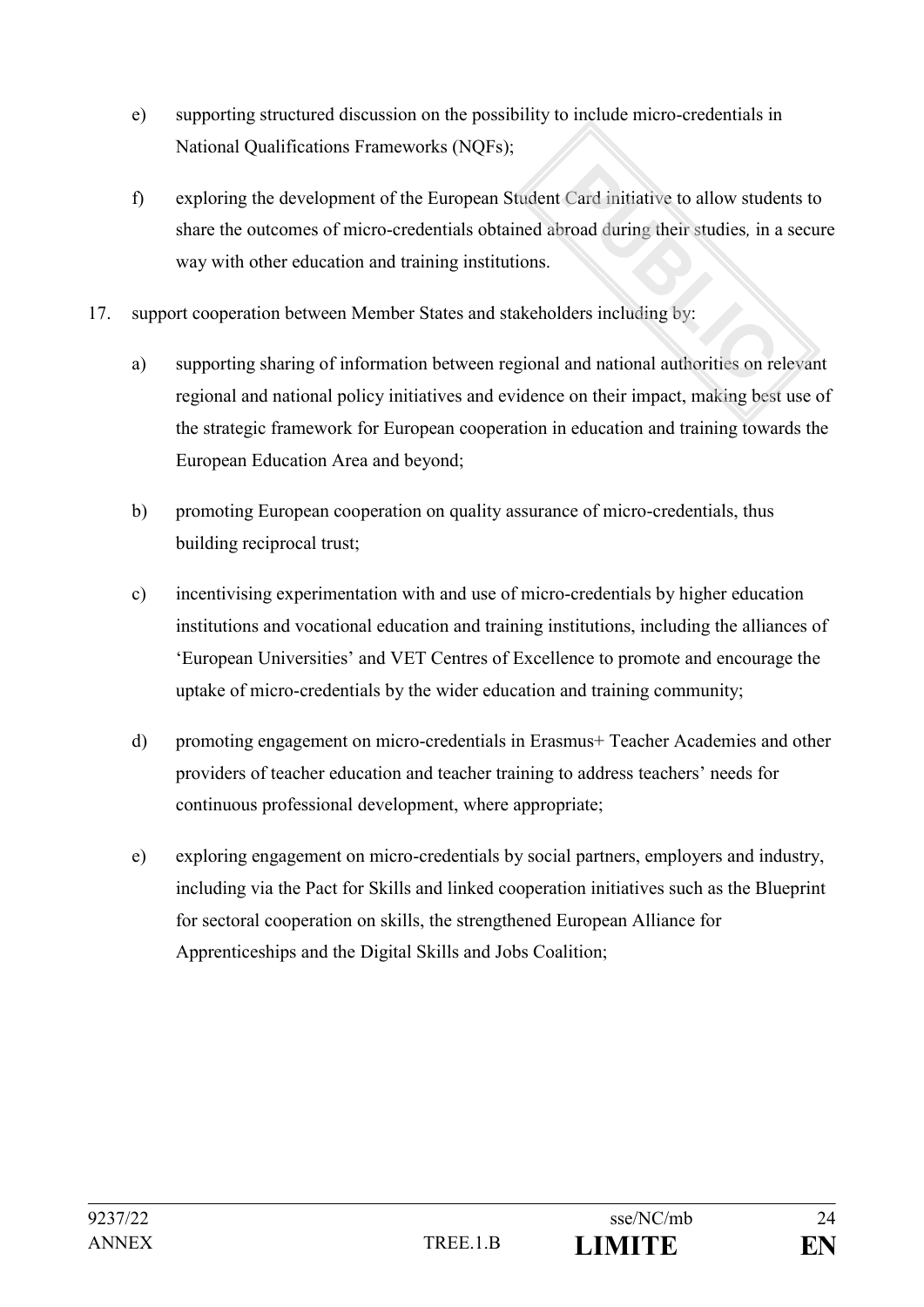- f) supporting cooperation and exchange of best practices between PES and employers on how to use micro-credentials to support employability in the context of the PES Network;
- g) facilitating co-operation projects among social partners and education and training institutions on how to use and implement micro-credentials to meet skills needs at European, national, local and regional level, and across different sectors.
- 18. support the technical implementation of the Recommendation by exploring further developments in the Europass platform to provide where relevant:
	- a) information on learning opportunities leading to micro-credentials and on providers that adhere to the European approach to micro-credentials;
	- b) support for authentication of micro-credentials through European digital credentials for learning;
	- c) support for the portability, stackability, interoperability, exchange and sharing of information on micro-credentials through a European open standard which specifies a common format for micro-credentials.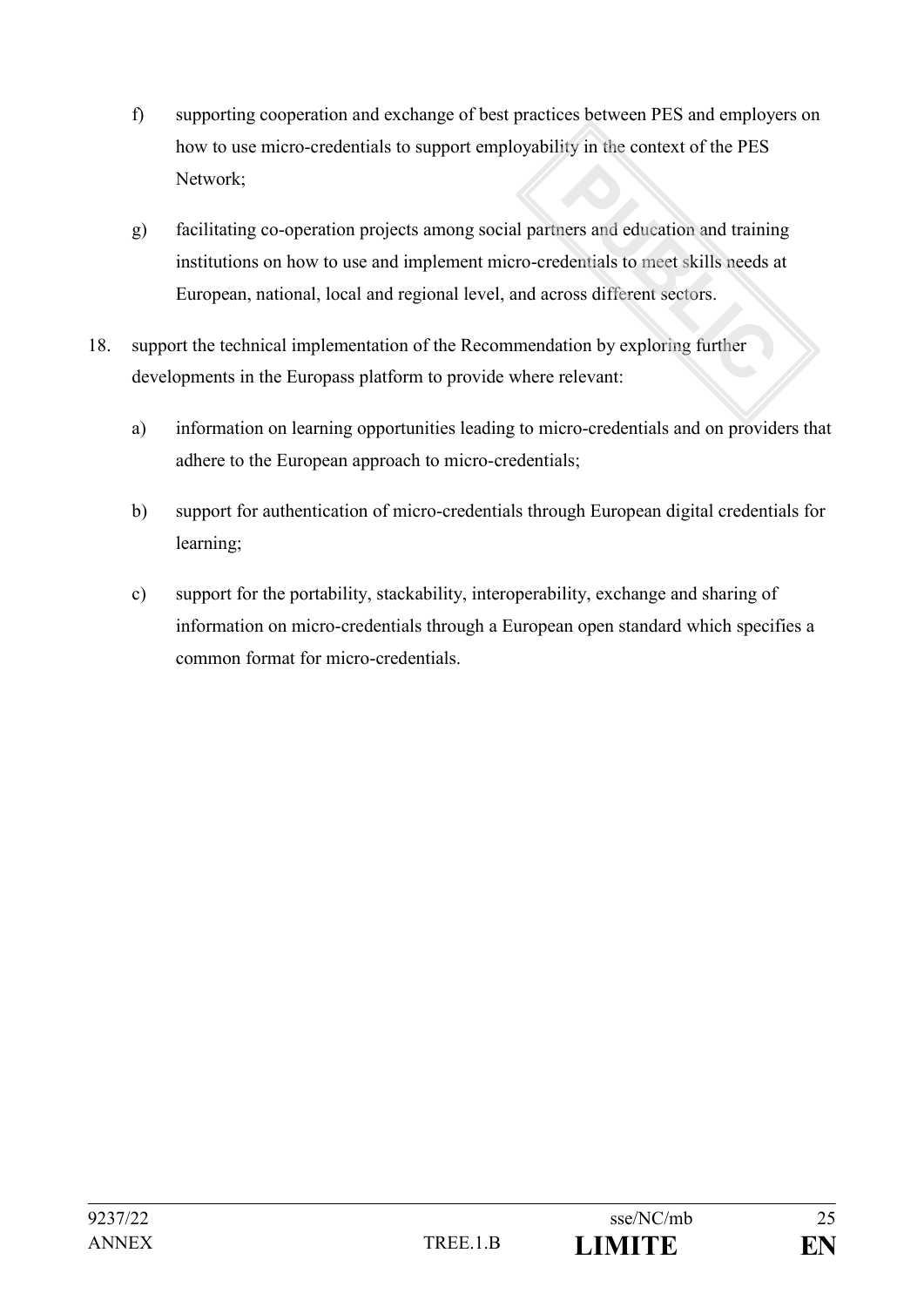- 19. support further research on:
	- i) the uptake of the European approach to micro-credentials, including on their use by education and training providers, employers and social partners;
	- ii) particular outcomes and benefits for learners;
	- iii) their added value compared to and as a complement to full degrees or qualifications and;
	- iv) further evidence on the factors that influence people's incentives and motivation to take up training.
- 20. Member States and the Commission should jointly work on improving the scope and relevance of existing data collection on micro-credentials at Union level.

# **Reporting**

- 21. It is recommended that Member States implement this Recommendation as soon as possible. They are invited to inform the Commission by December 2023 of the corresponding measures to be taken at the appropriate level to support the objectives of this Recommendation.
- 22. The Commission is invited to monitor the progress made in the implementation of this Recommendation via existing relevant Union monitoring and reporting frameworks, without any additional burden for Member States, in cooperation with them and after consulting the stakeholders concerned, and to report to the Council within five years from the date of its adoption.

Done at Brussels, *For the Council*

*The President*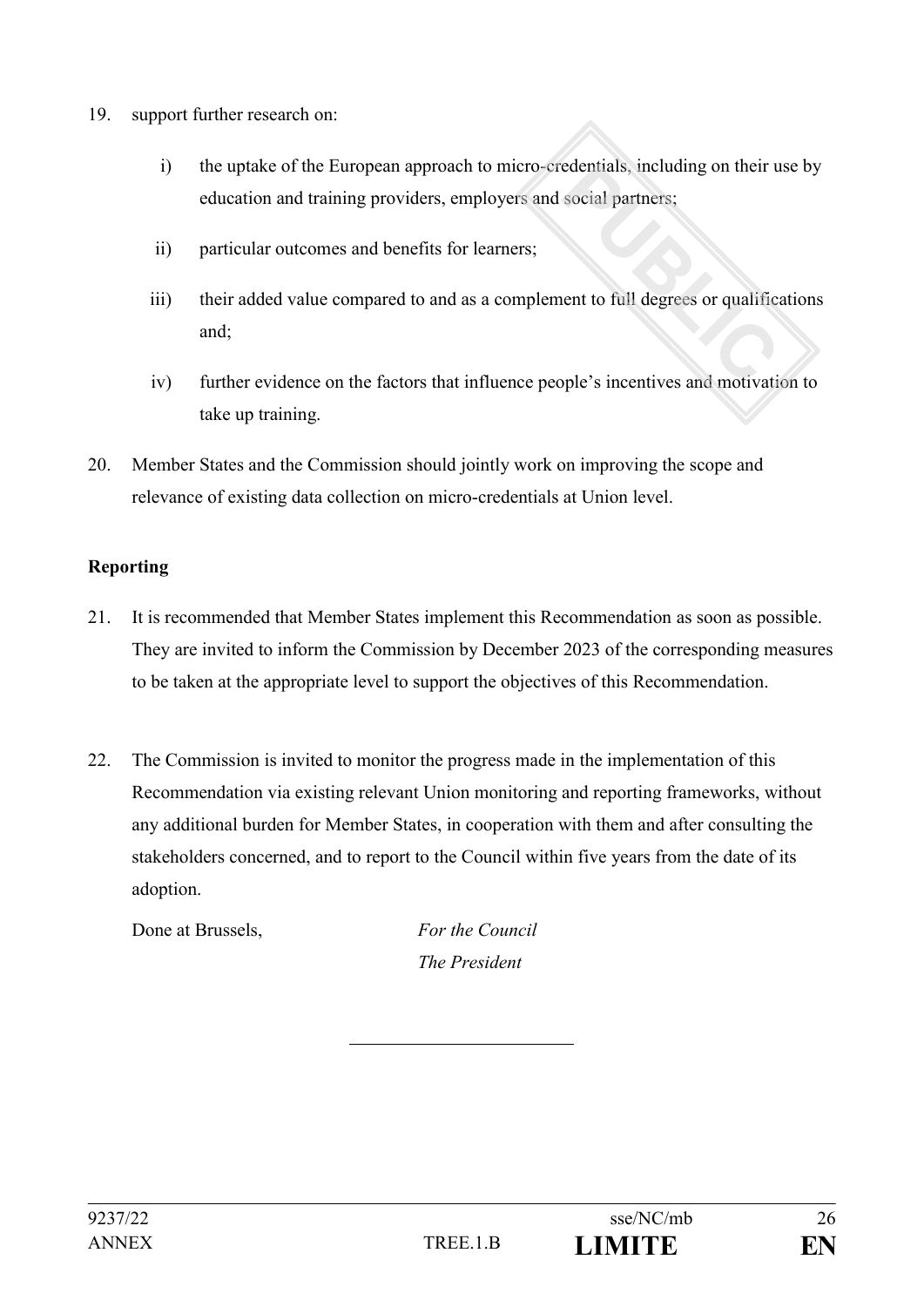# **ANNEX I TO THE ANNEX**

#### **ANNEX I**

#### **European standard elements to describe a micro-credential**

This annex includes a list of common European standard elements to describe micro-credentials recommended as a resource to support implementation<sup>27</sup>.

| Mandatory elements:  | Identification of the learner                                              |
|----------------------|----------------------------------------------------------------------------|
|                      | Title of the micro-credential                                              |
|                      | Country(ies)/Region(s) of the issuer                                       |
|                      | Awarding body(ies)                                                         |
|                      | Date of issuing                                                            |
|                      | Learning outcomes                                                          |
|                      | Notional workload needed to achieve the learning outcomes (in ECTS         |
|                      | credits, where possible)                                                   |
|                      | Level (and cycle, if applicable) of the learning experience leading to the |
|                      | micro-credential (EQF, QF-EHEA), if applicable                             |
|                      | Type of assessment                                                         |
|                      | Form of participation in the learning activity                             |
|                      | Type of quality assurance used to underpin the micro-credential            |
| Optional elements,   | Prerequisites needed to enrol in the learning activity                     |
| where relevant (non- | Supervision and identity verification during assessment (unsupervised      |
| exhaustive list)     | with no identity verification, supervised with no identity verification,   |
|                      | supervised online, or onsite with identity verification)                   |
|                      | Grade achieved                                                             |
|                      | Integration/stackability options (stand-alone, independent micro-          |
|                      | credential/integrated, stackable towards another credential)               |
|                      | Further information                                                        |

 $27$ **<sup>27</sup>** The use of the European standard elements to describe micro-credentials does not, in itself, imply official validation or recognition, but is a key enabler for it.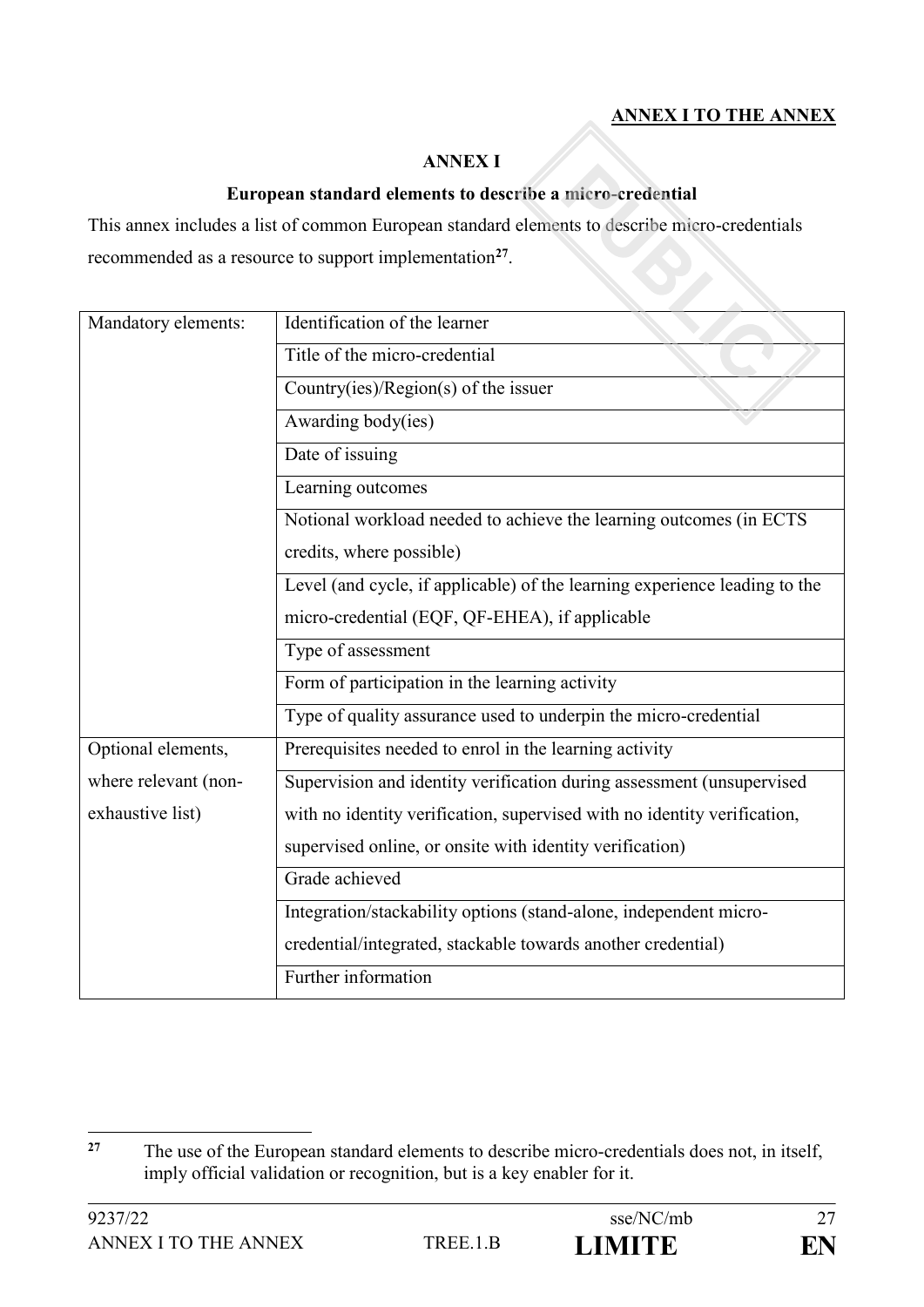These standard elements will be included in a European data model<sup>28</sup> that specifies a common format for describing micro-credentials. The data model will be available as an open standard to be used by providers of micro-credentials, where relevant, and could support interoperability and easier exchange of data on micro-credentials.

The Commission will develop the data model based on the common standard elements listed above. It will develop this data model in line with:

- i) consultation with Member States and stakeholders;
- ii) user needs and technological advancements;
- iii) changes in labour markets and;
- iv) existing approaches to providing education and training.

This data model aims to support consistency of information and demonstrate clear added value. The data model for micro-credentials will be governed as per the Europass Decision, in particular Articles 6(1)(b), 6(1)(d), and 6(2)(b), which already call on the Commission to develop, test and update open standards.

<sup>&</sup>lt;u>.</u> **<sup>28</sup>** Data models are graphical and/or lexical representations of data, specifying their properties, structure, and inter-relationships. They are used as open standards, are free to use, transparent, and built based on consensus.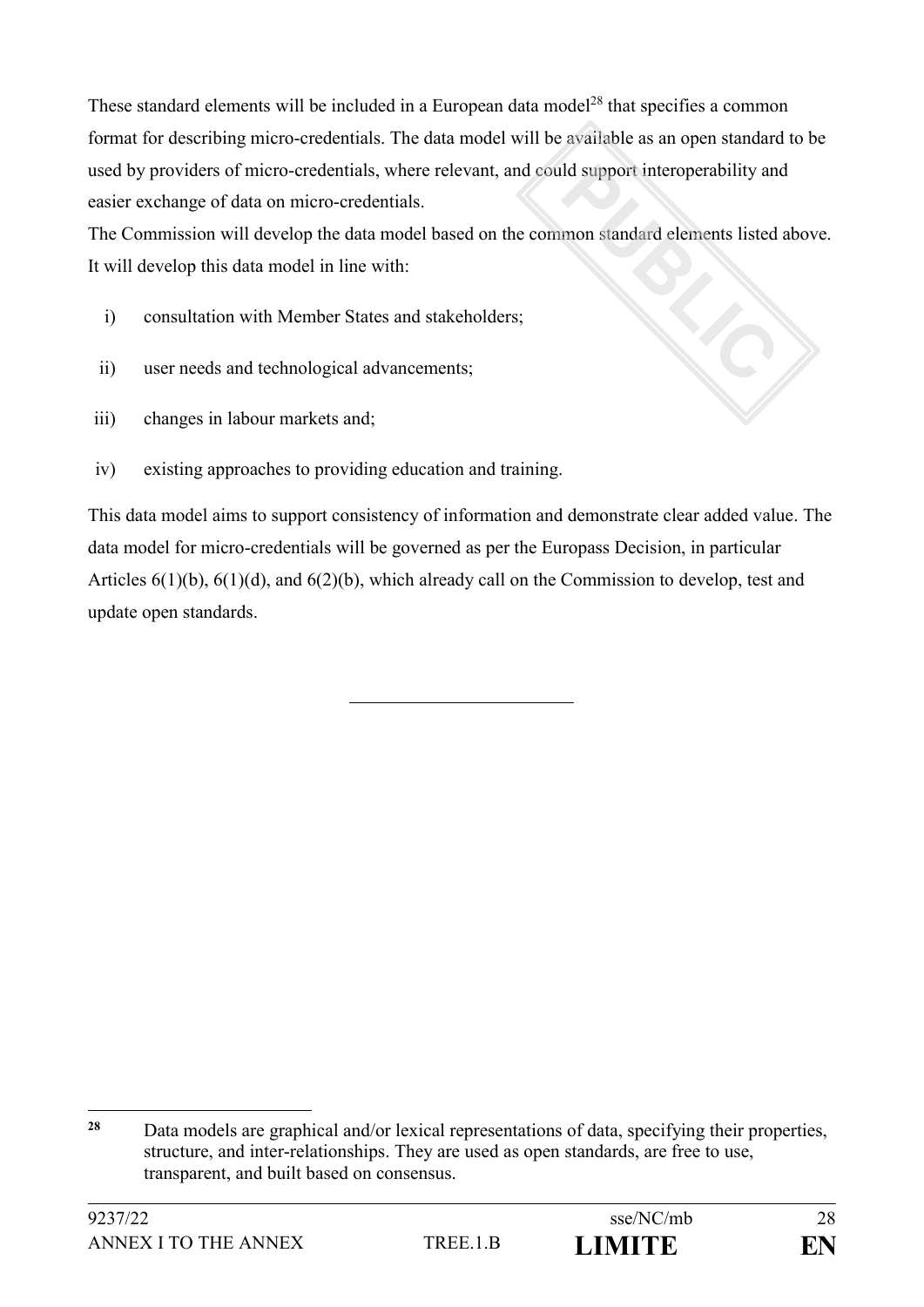# **ANNEX II TO THE ANNEX**

### **European principles for the design and issuance of micro-credentials**

The 10 principles presented below specify the nature of micro-credentials and offer guidance to Member States, public authorities and providers on the design and issuance of micro-credentials and systems for micro-credentials. The principles highlight the key characteristics of the European approach to micro-credentials that can enable the trust and quality of micro-credentials. The principles are universal and may be applied in any area or sector, if appropriate.

| <b>Quality</b> | Micro-credentials are subject to internal and external quality assurance |
|----------------|--------------------------------------------------------------------------|
|                | by the system producing them (e.g. the education, training or labour     |
|                | market context in which the micro-credential is developed and            |
|                | delivered). Quality assurance processes must be fit-for-purpose, clearly |
|                | documented and accessible and meet the needs and expectations of         |
|                | learners and stakeholders.                                               |
|                |                                                                          |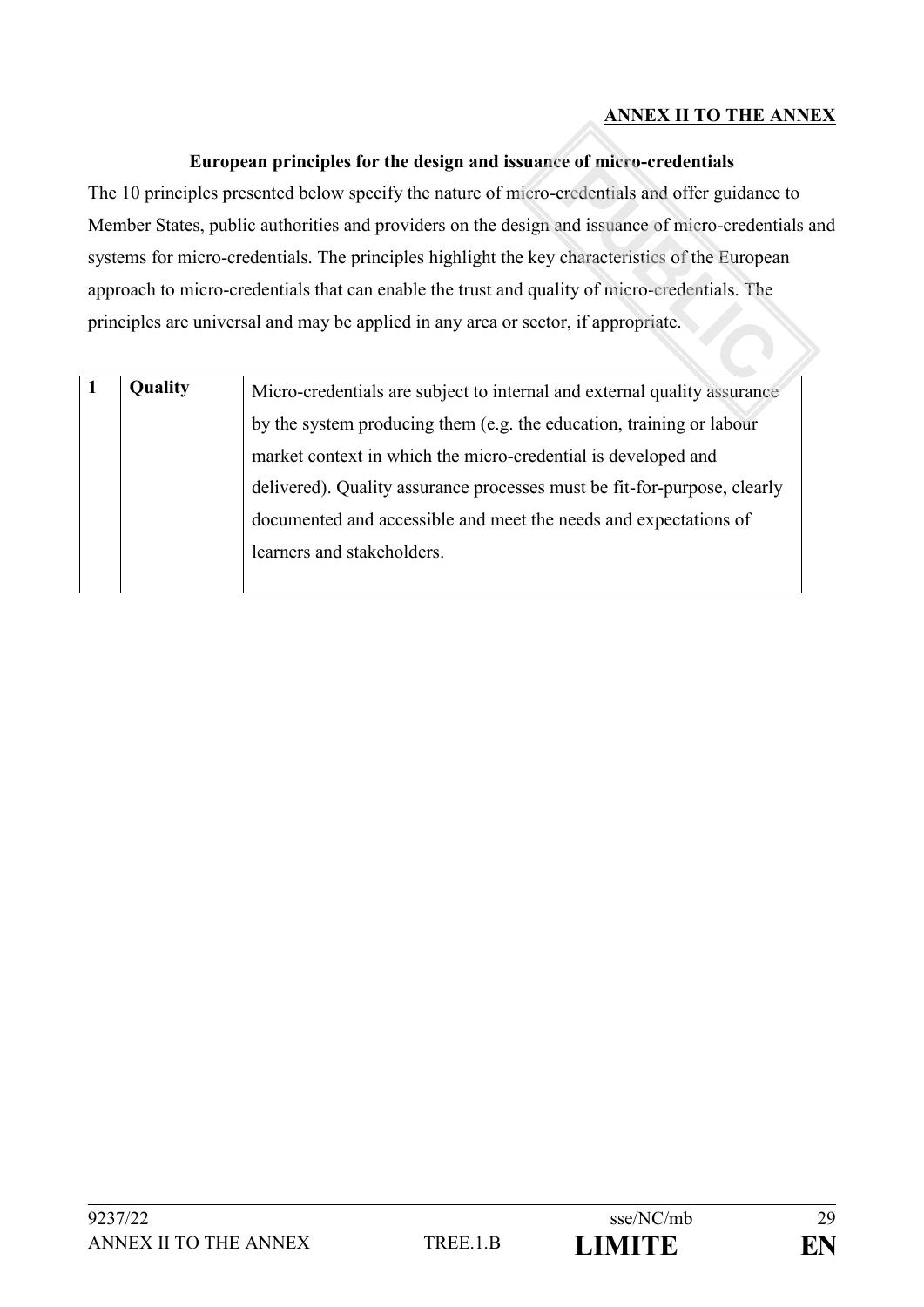| $\overline{2}$ | Transparency | <b>Providers:</b> External quality assurance is based primarily on the<br>assessment of providers (rather than individual courses) and the<br>effectiveness of their internal quality assurance procedures.<br>Providers should make sure that internal quality assurance covers all<br>the following elements:<br>the overall quality of the micro-credential itself, based on the<br>standards referred to below;<br>the quality of the course, where applicable, leading to the<br>micro-credential;<br>learners' feedback on the learning experience leading to the<br>micro-credential and;<br>peers feedback, including other providers and stakeholders, on<br>the learning experience leading to the micro-credential.<br><b>Standards:</b> External quality assurance is to be conducted in line with:<br>Annex IV of the European Qualifications Framework<br>Recommendation, where applicable;<br>the Standards and Guidelines for Quality Assurance in the<br>$\bullet$<br>European Higher Education Area, where applicable;<br>the European Quality Assurance Reference Framework (the<br>EQAVET Framework) in the field of vocational education and<br>training, where applicable;<br>other quality assurance instruments, including registries and<br>labels, to build public trust in micro-credentials, where<br>applicable.<br>Micro-credentials are measurable, comparable and understandable,<br>with clear information on learning outcomes, workload, content, level, |
|----------------|--------------|---------------------------------------------------------------------------------------------------------------------------------------------------------------------------------------------------------------------------------------------------------------------------------------------------------------------------------------------------------------------------------------------------------------------------------------------------------------------------------------------------------------------------------------------------------------------------------------------------------------------------------------------------------------------------------------------------------------------------------------------------------------------------------------------------------------------------------------------------------------------------------------------------------------------------------------------------------------------------------------------------------------------------------------------------------------------------------------------------------------------------------------------------------------------------------------------------------------------------------------------------------------------------------------------------------------------------------------------------------------------------------------------------------------------------------------------------------------------------------------------|
|                |              | and the learning offer, as relevant.                                                                                                                                                                                                                                                                                                                                                                                                                                                                                                                                                                                                                                                                                                                                                                                                                                                                                                                                                                                                                                                                                                                                                                                                                                                                                                                                                                                                                                                        |
|                |              | Workload                                                                                                                                                                                                                                                                                                                                                                                                                                                                                                                                                                                                                                                                                                                                                                                                                                                                                                                                                                                                                                                                                                                                                                                                                                                                                                                                                                                                                                                                                    |
|                |              | Higher education institutions should use the European Credit<br>Transfer and Accumulation System (ECTS) and comply with<br>the principles in Annex V to the EQF Recommendation, where<br>possible, to demonstrate the notional workload needed to<br>achieve the learning outcomes of the micro-credential.                                                                                                                                                                                                                                                                                                                                                                                                                                                                                                                                                                                                                                                                                                                                                                                                                                                                                                                                                                                                                                                                                                                                                                                 |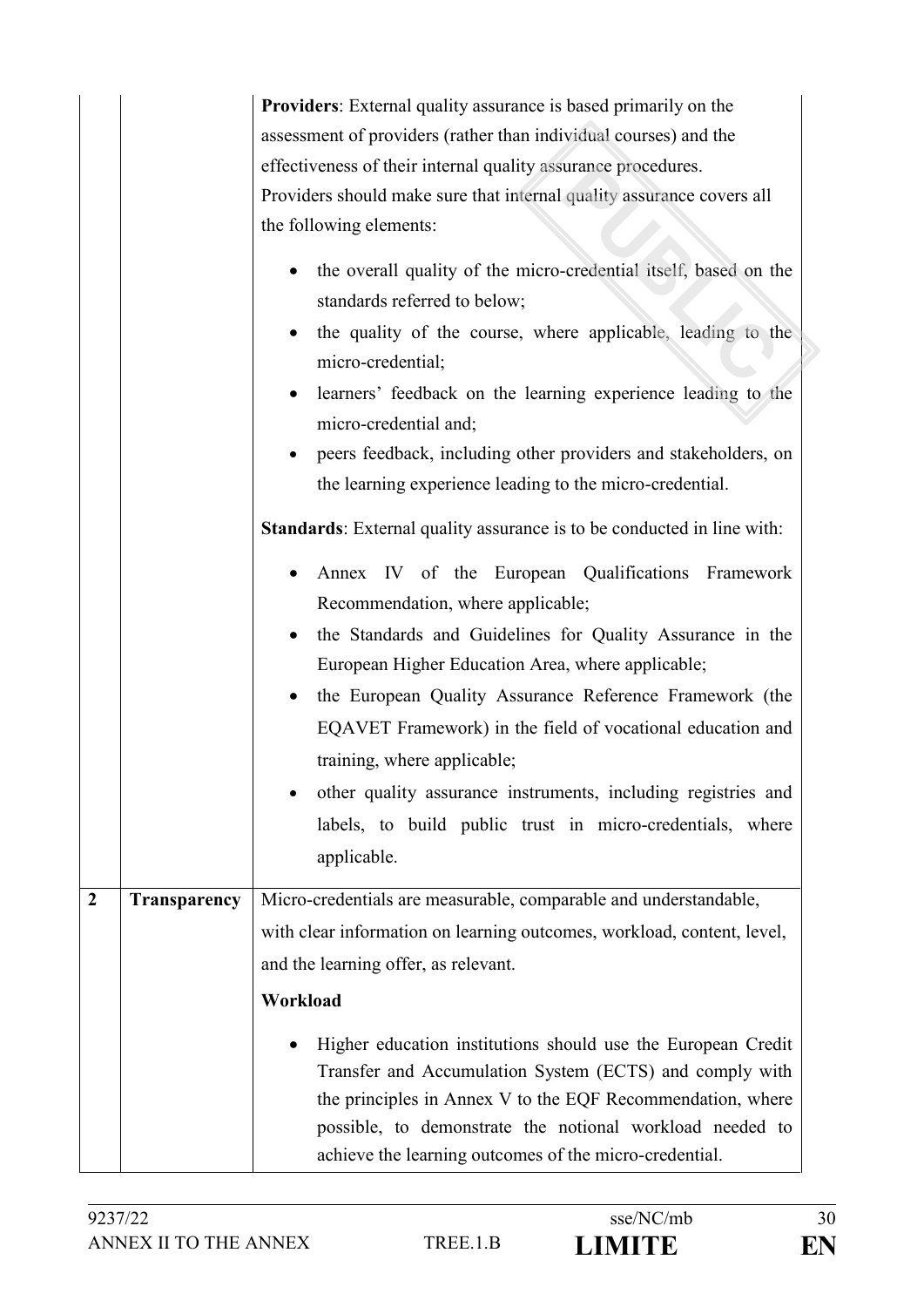Providers that do not use the ECTS may use other systems or types of information that can effectively describe learning outcomes and workload, in compliance with the principles in Annex V to the EQF Recommendation.

### **Qualifications framework/systems**

 Micro-credentials may be included in national qualifications frameworks/systems, where relevant, and in line with national priorities and decisions. National qualifications frameworks/ systems are referenced to the European qualifications framework and, for higher education qualifications, self-certified to the qualifications framework of the European Higher Education Area, which can further support the transparency of, and trust in, micro-credentials.

#### **Information on the offer of micro-credentials**

Systems for micro-credentials should provide transparent and clear information, to underpin guidance systems for learners, in line with national practices and stakeholders needs:

- Information on providers of micro-credentials is published where possible in existing relevant registers. Higher-education providers (and other relevant providers) should be included, where possible, in the Database of External Quality Assurance Results (DEQAR), based on quality assurance in line with the Standards and Guidelines for Quality Assurance in the European Higher Education Area (ESG);
- Information on learning opportunities leading to microcredentials should be accessible and easily exchanged through relevant platforms, including Europass.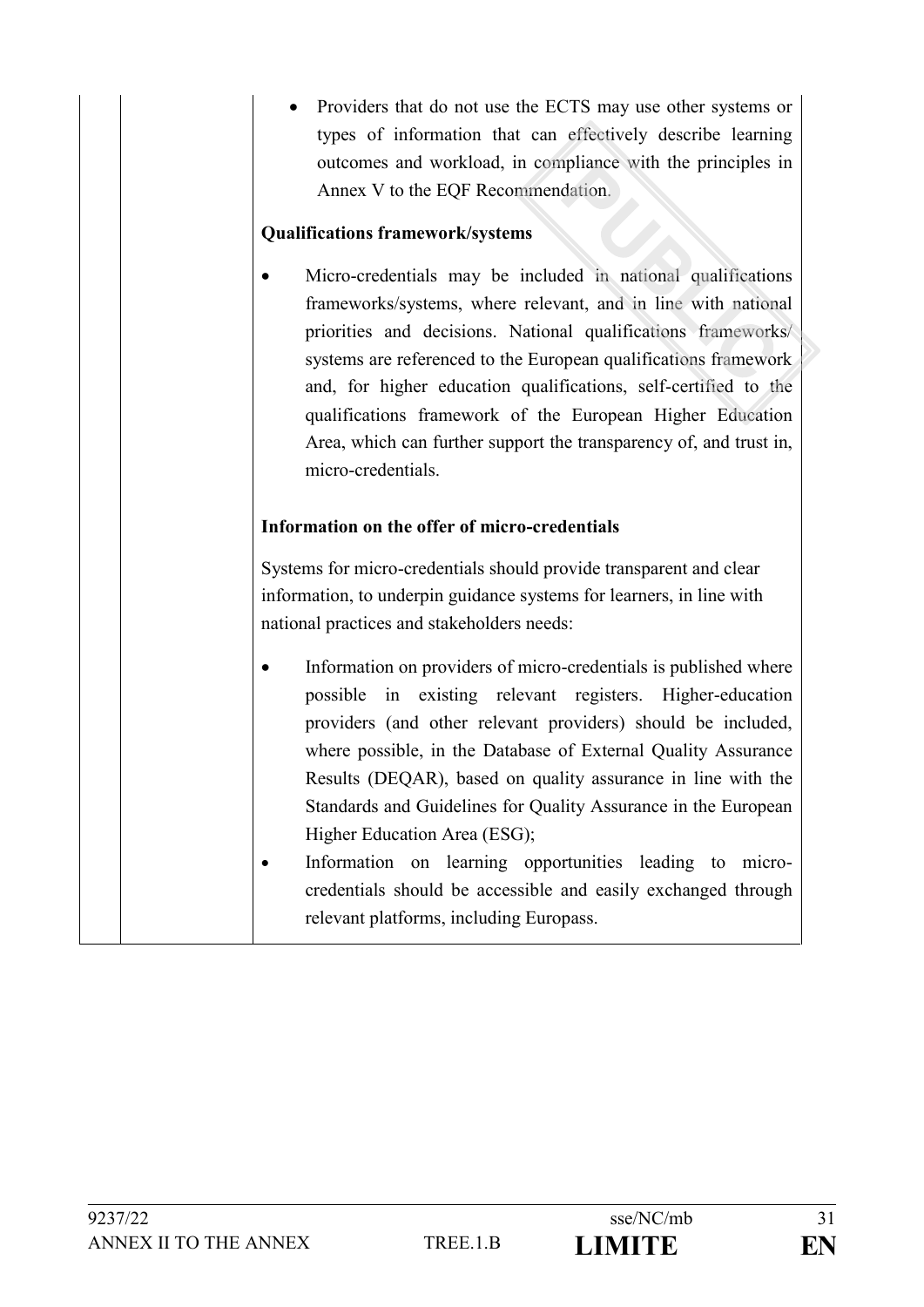| $\mathbf{3}$            | Relevance    | Micro-credentials should be designed and issued as distinct, targeted<br>learning achievements and learning opportunities leading to them are<br>to be updated as necessary, to meet identified learning needs.<br>Collaboration between education and training organisations,<br>employers, social partners, other providers and users of micro-<br>credentials is encouraged to increase the relevance of the micro-<br>credentials for the labour market.                                                                                                                                                                                                                                               |
|-------------------------|--------------|------------------------------------------------------------------------------------------------------------------------------------------------------------------------------------------------------------------------------------------------------------------------------------------------------------------------------------------------------------------------------------------------------------------------------------------------------------------------------------------------------------------------------------------------------------------------------------------------------------------------------------------------------------------------------------------------------------|
| $\overline{\mathbf{4}}$ | <b>Valid</b> | Micro-credential learning outcomes are assessed against transparent                                                                                                                                                                                                                                                                                                                                                                                                                                                                                                                                                                                                                                        |
|                         | assessment   | criteria.                                                                                                                                                                                                                                                                                                                                                                                                                                                                                                                                                                                                                                                                                                  |
| 5                       | Learning     | Micro-credentials are designed and issued to support flexible learning                                                                                                                                                                                                                                                                                                                                                                                                                                                                                                                                                                                                                                     |
|                         | pathways     | pathways, including the possibility to validate, recognise and 'stack'                                                                                                                                                                                                                                                                                                                                                                                                                                                                                                                                                                                                                                     |
|                         |              | micro-credentials from across different systems.                                                                                                                                                                                                                                                                                                                                                                                                                                                                                                                                                                                                                                                           |
|                         |              | <b>Stackability</b>                                                                                                                                                                                                                                                                                                                                                                                                                                                                                                                                                                                                                                                                                        |
|                         |              | Micro-credentials are designed to be modular so that other micro-<br>credentials may be added to create larger credentials. Decisions to<br>'stack' or combine credentials lie with the receiving organisation (e.g.<br>education and training institutions, employers, etc.), in line with their<br>practices, and should support the goals and needs of the learner.<br>Stacking does not create an automatic entitlement to a qualification or<br>a degree. Such decisions are made by regional and national authorities<br>or institutions in line with their awarding processes.<br>Validation of non-formal and informal learning<br>Obtaining micro-credentials is possible following assessment of |
|                         |              | learning outcomes, obtained either through a specific course leading to<br>a micro-credential, or on the basis of assessment of learning outcomes<br>resulting from non-formal and informal learning.                                                                                                                                                                                                                                                                                                                                                                                                                                                                                                      |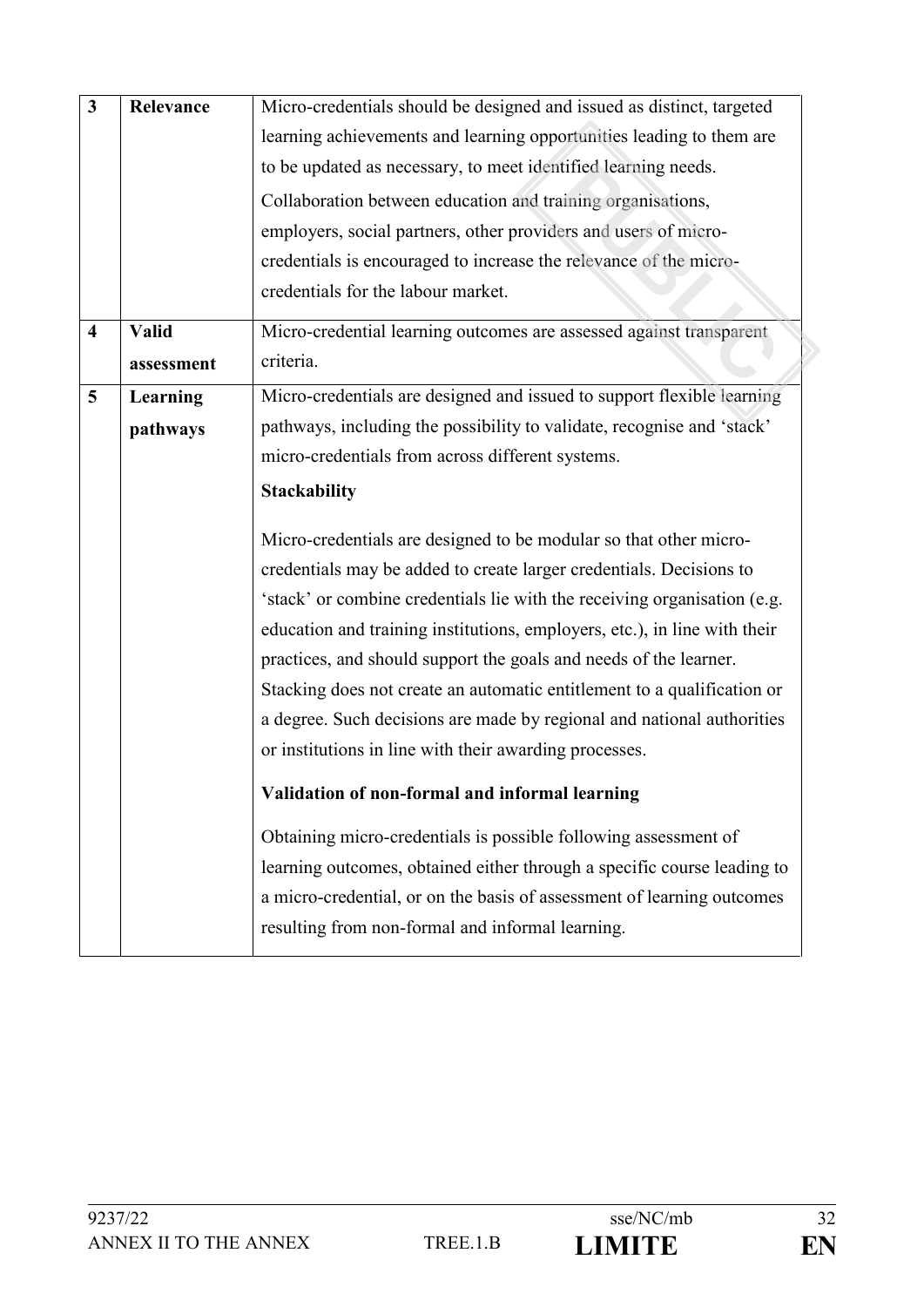| 6              | Recognition | Micro-credentials have a clear signalling value of learning outcomes     |
|----------------|-------------|--------------------------------------------------------------------------|
|                |             | for smaller modules of learning. Recognition paves the way for a         |
|                |             | wider offer of such learning experiences in a comparable way across      |
|                |             | the EU.                                                                  |
|                |             | Micro-credentials are recognised, where possible, by the competent       |
|                |             | authorities, for academic, training or employment purposes, based on     |
|                |             | the information provided according to the European standard elements     |
|                |             | (Annex I) and the principles for the design and issuance of micro-       |
|                |             | credentials (Annex II).                                                  |
|                |             | When micro-credentials are issued by formal education providers, they    |
|                |             | are recognised, where possible, based on standard recognition            |
|                |             | procedures used in recognising foreign qualifications and learning       |
|                |             | periods abroad.                                                          |
|                |             | This is without prejudice to the right of the competent authorities to   |
|                |             | define recognition procedures or to verify the authenticity of           |
|                |             | documents.                                                               |
| $\overline{7}$ | Portable    | Micro-credentials are owned by the credential-holder (the learner) and   |
|                |             | may be stored and shared easily by the credential-holder, including      |
|                |             | through secure digital wallets (e.g. Europass), in line with the General |
|                |             | Data Protection Regulation. The infrastructure for storing data is based |
|                |             | on open standards and data models. This ensures interoperability and     |
|                |             | seamless exchange of data, and allows for smooth checks of data          |
|                |             | authenticity.                                                            |
| 8              | Learner-    | Micro-credentials are designed to meet the needs of the target group of  |
|                | centred     | learners. Learners are involved in the internal and external quality     |
|                |             | assurance processes and their feedback is taken into account as part of  |
|                |             | the continuous improvement of the micro-credential.                      |
|                |             |                                                                          |